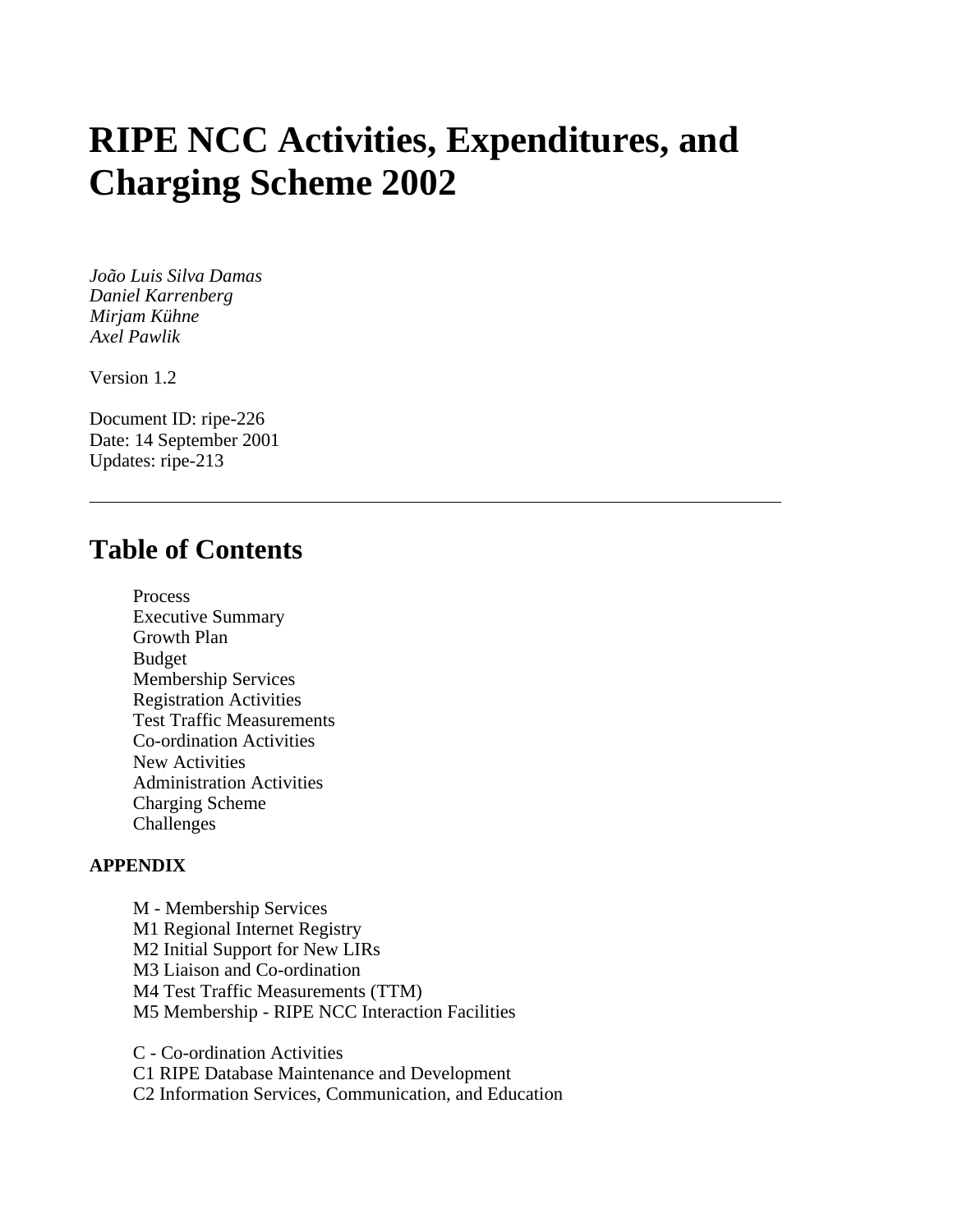#### C3 DNS Co-ordination C4 RIPE Meetings

N - New Activities N1 Routing Information Service (RIS) N2 Deployment of Internet Security Infrastructure (DISI) N3 Unforeseen Activities

# **Process**

This document contains the planned activities for the RIPE NCC and the associated expenditures for the year 2002, as well as the charging scheme to ensure the necessary revenues. The RIPE NCC, based on input from RIPE and users of RIPE NCC services, has drafted the document. The Executive Board of the RIPE NCC presents it to the RIPE NCC members. The members approve the final version at the Annual General Meeting. No changes are made to the document after its approval.

The text in this document does not affect or change any policies or procedures defined in any other published RIPE documents.

# **Executive Summary**

The total budget for the 2002 planned activities is kEUR 9,593. The increase of 21% in the total expenditure is due primarily to an increase in the Registration Services workload, additional projects, and the required increase in personnel to ensure a high quality of service. Due to the renewal of rental leases, the cost of housing also went up for 2002. The activities directly pertaining to members show increases in spending, ranging from 24% to 89%.

Administrative costs show a decrease of 9%. Fees for Local Internet Registries (LIRs) will be reduced by approximately 14% to EUR 1,800, EUR 2,500 and EUR 3,400 for Small, Medium, and Large LIRs respectively. Total revenues are expected at kEUR 9,622.

An operating plan must be able to be adapted to changing circumstances. Any amendments to the RIPE NCC Activities, Expenditures, and Charging Scheme 2002 will be made within the formal structure of the RIPE NCC Association and therefore require the approval of the RIPE NCC Executive Board. No fee adjustment will be made in the course of the year.

# **Growth Plan**

Following an analysis of the development of the growth over 2001, the increase of LIRs is estimated at 540 for 2002 or approximately 1.5 members per calendar day. This is an increase of 0.25 members per calendar day in relation to the budgeted increase of 1.25 members/day in the 2001 budget.

The projections for the remainder of 2001 and the year 2002 are as follows: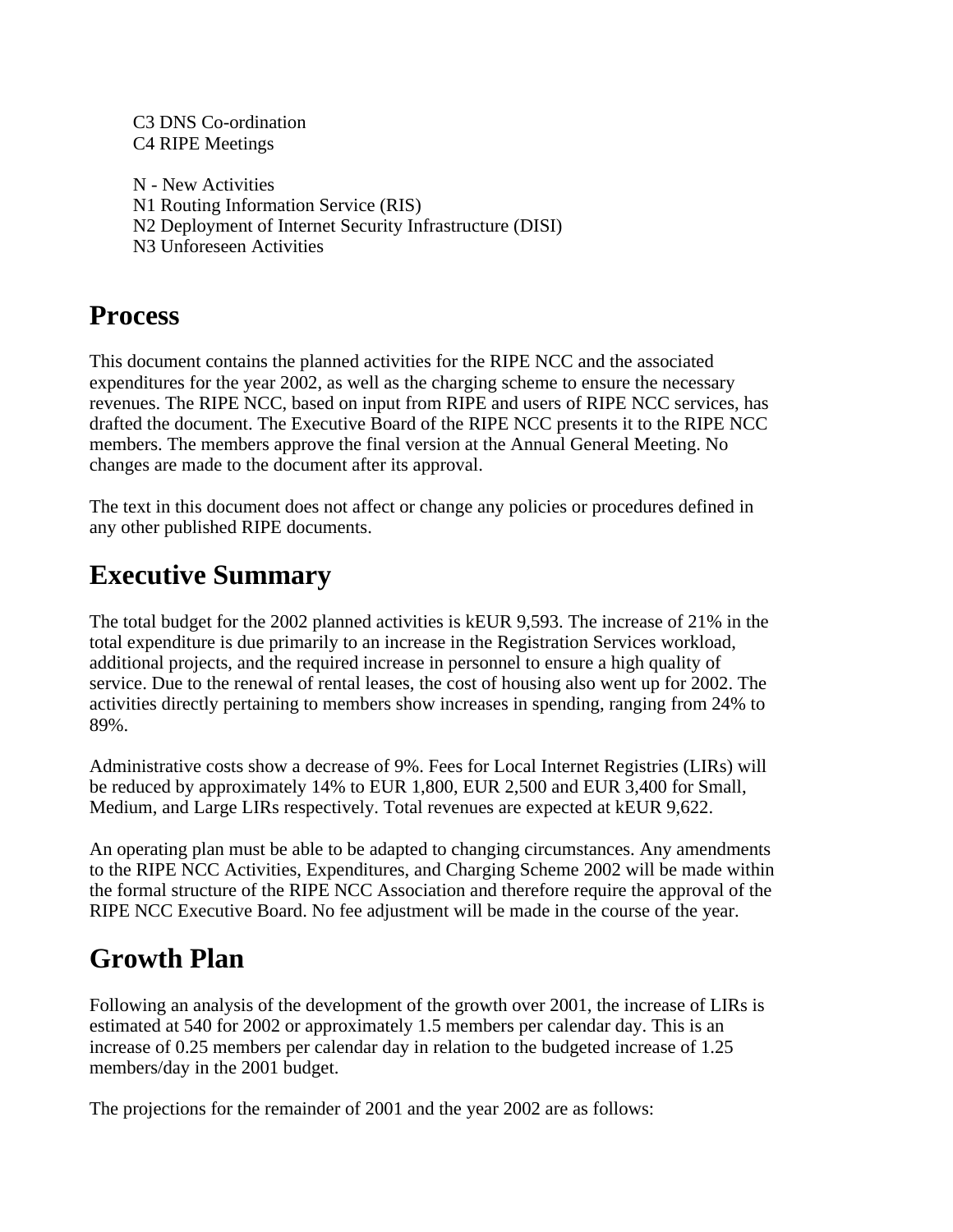| $\bullet$     |       | <b>Actual</b> |       | Projected |       |       |
|---------------|-------|---------------|-------|-----------|-------|-------|
| <b>LIRs</b>   |       | 1998          | 1999  | 2000      | 2001  | 2002  |
| <b>Small</b>  |       | 935           | 1,257 | 1,978     | 2,620 | 3,160 |
| <b>Medium</b> |       | 253           | 346   | 459       | 598   | 598   |
| Large         |       | 75            | 93    | 130       | 159   | 159   |
|               | Total | 1,263         | 1,696 | 2,567     | 3,377 | 3,917 |

The growth in the number of LIRs is but one indicator of the growth and workload. Estimates for the increase in workload for Registration Services are based on this, as well as on the number of tickets handled by the Hostmasters. It is expected that the Hostmasters will be handling 30,000 tickets in 2002 (25,000 tickets estimated for 2001), based on past statistics and a linear extrapolation from them.

# **Budget**

The budgeted costs for the various activities for 2002 (with 2001 for comparative purposes) are shown below in kEUR.

| <b>Activity Area</b>             | 2001  | $\frac{6}{6}$ | 2002  | $\frac{6}{6}$ | <b>Change</b> | $\frac{0}{0}$ |
|----------------------------------|-------|---------------|-------|---------------|---------------|---------------|
| <b>Registration</b>              | 3.539 | 44.7%         | 4,367 | 45.5%         | 829           | 23.4%         |
| Co-ordination                    | 2,225 | 28.1%         | 2,419 | 25.2%         | 194           | 8.7%          |
| <b>Test Traffic Measurements</b> | 459   | 5.8%          | 868   | 9.1%          | 409           | 89.2%         |
| <b>New Activities</b>            | 637   | 8.0%          | 976   | 10.2%         | 339           | 53.3%         |
| Administration                   | 1,064 | 13.4%         | 963   | 10.0%         | $-101$        | $-9.5\%$      |
| <b>Total</b>                     | 7.924 | 100%          | 9,593 | 100%          | 1,669         | 21.1%         |

The increase in the budget for 2002 is 21.1%, including a special reserve of EUR 200,000 or 2.1% of total costs for various contingencies. Because this reserve touches on several of the activity areas, it has been distributed among them based on the Full Time Equivalents (FTEs) required by each activity.

# **Total Income 2002**

The projected total income for the year 2002 (in kEUR) is derived from the various sources as follows:

|     | <b>New LIRs</b>     |       |
|-----|---------------------|-------|
| 540 | <b>Sign up Fees</b> | 1,134 |
| 540 | <b>Small</b>        | 486   |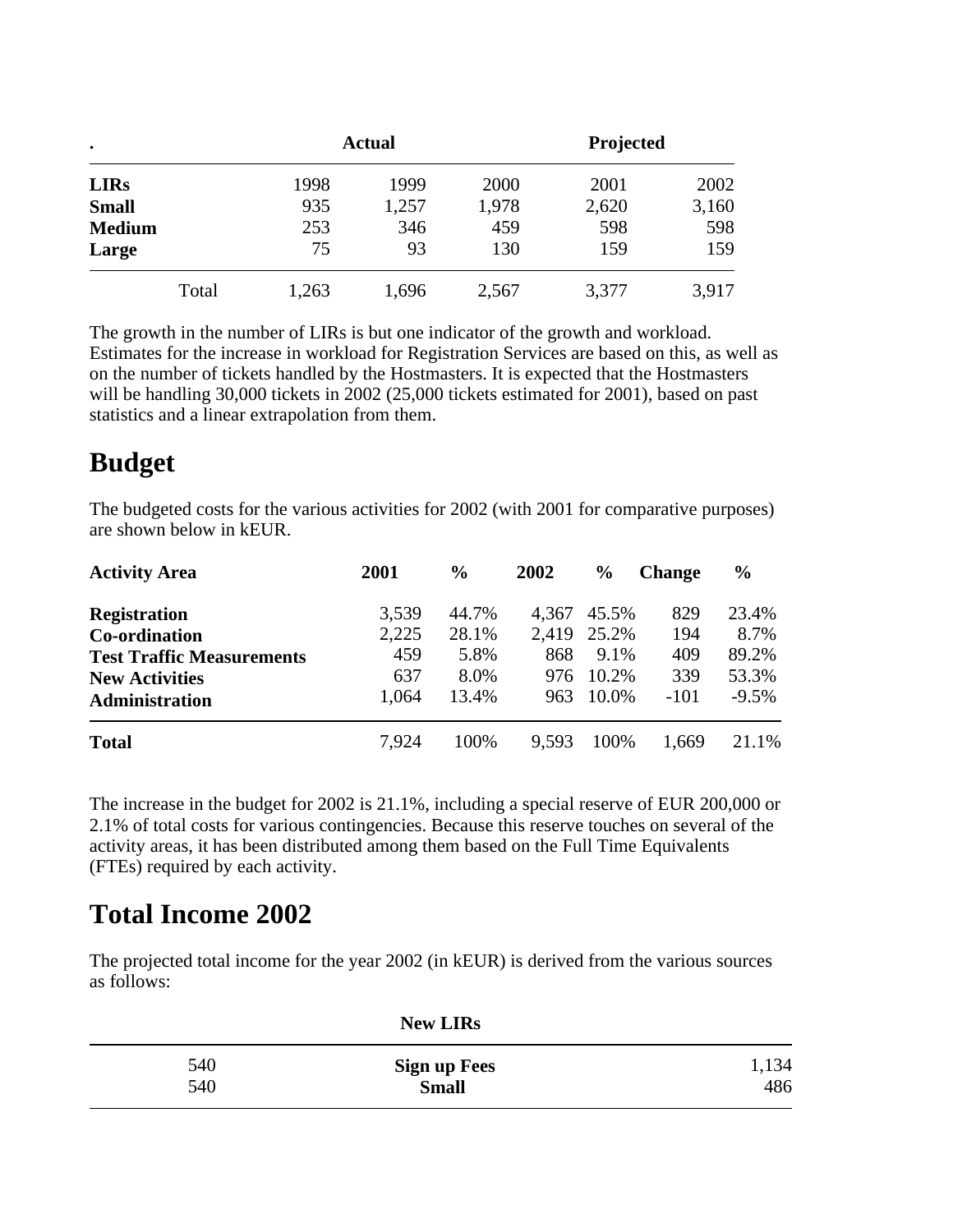|                       | <b>Existing LIRs</b>    |       |
|-----------------------|-------------------------|-------|
| 2,620                 | <b>Small</b>            | 4,716 |
| 598                   | <b>Medium</b>           | 1,495 |
| 159                   | Large                   | 541   |
| <b>Billing Charge</b> |                         | 81    |
| <b>Total Fee</b>      |                         | 8,453 |
| <b>Income</b>         |                         |       |
|                       | <b>Other Income</b>     |       |
|                       | <b>RIPE Meeting</b>     | 473   |
|                       | <b>TTM Service Fees</b> | 375   |
|                       | <b>Interest</b>         | 322   |
| <b>Total Income</b>   |                         | 9,623 |

These revenues will provide a surplus of approximately EUR 30,000 or just over 0.3% of the total budgeted cost of the activities.

# **Membership Services**

# **Registration Activities**

Registration activities represent operations relating to the RIPE NCC role as a Regional Internet Registry (RIR) for its service region. They include the handling of requests for assignment and allocation of IP address space and AS numbers, management of reverse domain name space associated with this address space, and the auditing and quality control necessary to ensure fair and expedient processing of requests.

Also included are training of Local Internet Registries, preparation and writing of documentation related to Internet registration policies and procedures, and specific activities that guarantee a proper and appropriate start for new LIRs. Services provided in this area are available only to members that contribute to the funding of the RIPE NCC.

The focus in Registration Services (RS) in 2002 will be on coping with the continued rapid growth and planning for future challenges and workload. A firm decision has been made to increase the current staffing of Hostmasters to secure full control of the workload. This will enable the RS to cope with the high peaks of the workload, in addition to the normal workload in the Registration Services. These resources will be invested in stabilising the services provided and additional efforts will be devoted to improve efficiency and quality. With this aim, the RIPE NCC will focus on documentation, education of newer members, and improving internal processes and procedures.

With past and future staffing increases in the Registration Services, it is recognised that higher focus on the management of the department will be required. It is vital to continue the pro-active development of address policies as this has a significant influence on the operations of both the RS and the membership.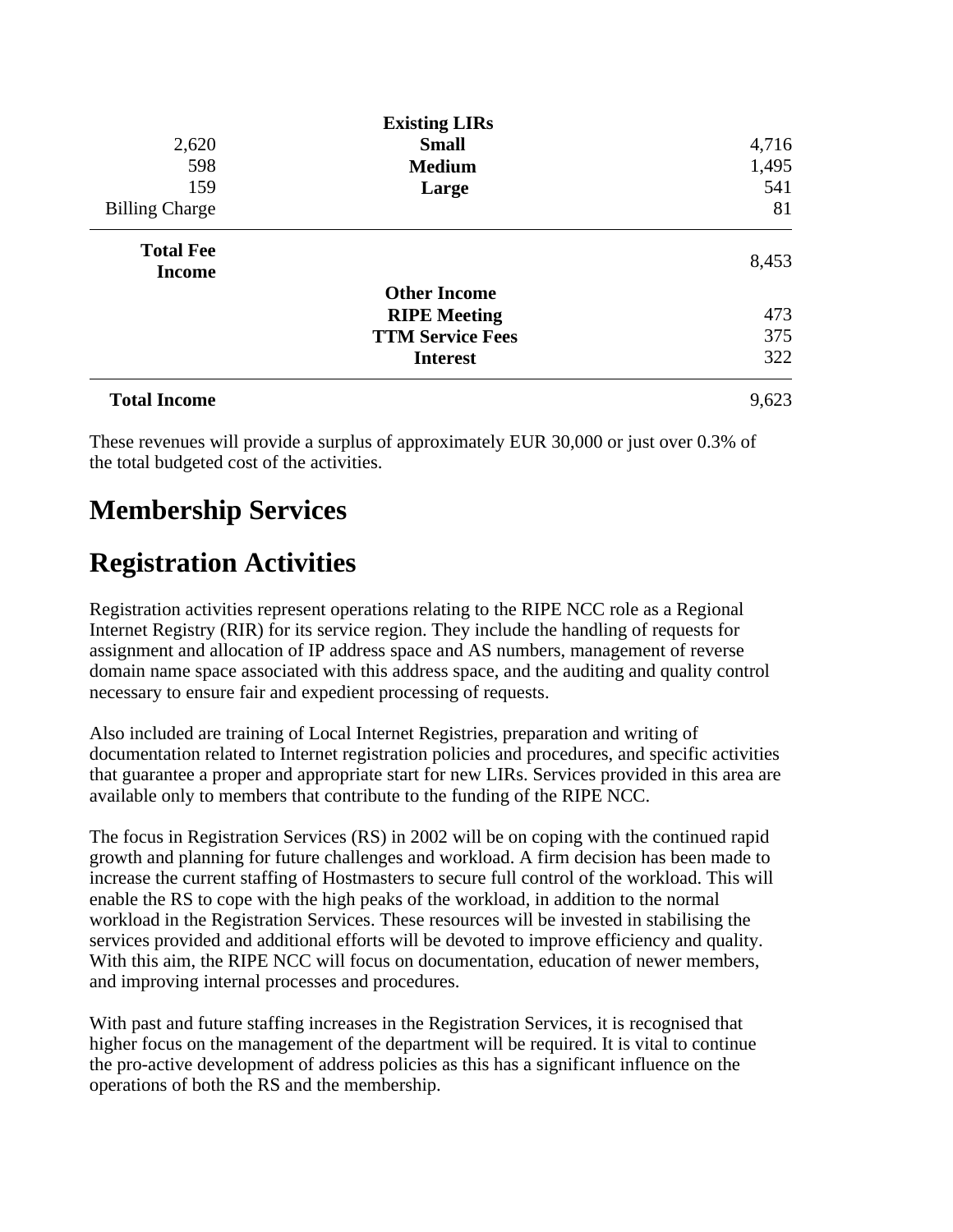The RIPE NCC has therefore split the Registration Services manager function, which has been replaced with the more specific 'Registration Services Operations Manager' function and the 'Internet Address Policy Manager' function. With these two new functions in place, the RIPE NCC is thus injecting more resources and focus on both these areas. The results of this change are expected to show in the year 2002.

As the LIR Training Course has proven to be an effective method for quickly educating newer members, it will be increased from the current level of 50 courses per year. Additions to the pool of trainers will be considered and the course material will be further refined.

Based on recent increase in demand in IPv6, the interest in IPv6 is expected to continue to grow at a stable rate. IPv6 address space registration will become increasingly important. The RIPE NCC continues to gain more experience with IPv6 and Registration Services is becoming progressively skilled in handling requests for IPv6 address space. The RIPE NCC will continue its close co-ordination work with the other RIRs in the evaluation of IPv6 requests, and the development of IPv6 address assignment and allocation policies and procedures. The RIPE NCC will invest further efforts in gaining operational experience with IPv6 to increase its overall understanding.

Developments in the area of WAP, GPRS, UMTS, 3G, and other technologies related to the Internet and the services provided by the RIPE NCC will be followed carefully, keeping abreast with relevant technologies. It will also continue its current co-operation with other relevant Internet organisations, ensuring a constant injection of technical knowledge and awareness in the Registration Services.

Liaison activities with other existing RIRs will further intensify, resulting in enhanced co-ordination in matters related to Internet Address and ASN policies. Current support to emerging RIRs, particularly AfriNIC, will also continue in the coming year.

# **Test Traffic Measurements**

The goal of the Test Traffic Measurements (TTM) is to conduct independent measurements of performance related quantities of the Internet and in particular between the networks operated by the membership. Examples of such quantities are the delay, loss, or routing vector between two points. To measure these quantities, the RIPE NCC installs dedicated measurement stations (so-called "test-boxes"), operates them, analyses the data, and reports the results to the participants.

Since July 2001, sites participating in the TTM are charged an (pro-rated) annual service fee of EUR 3,000 for the first test-box and EUR 1,500 each for the second and additional test-boxes. They also pay for the costs of the hardware installed at their site. The resources budgeted for 2002 provide the means to:

- Continue to run and expand the network;
- Offer services to the sites already participating in the project;
- Pursue the development of new services based on the Test Traffic data;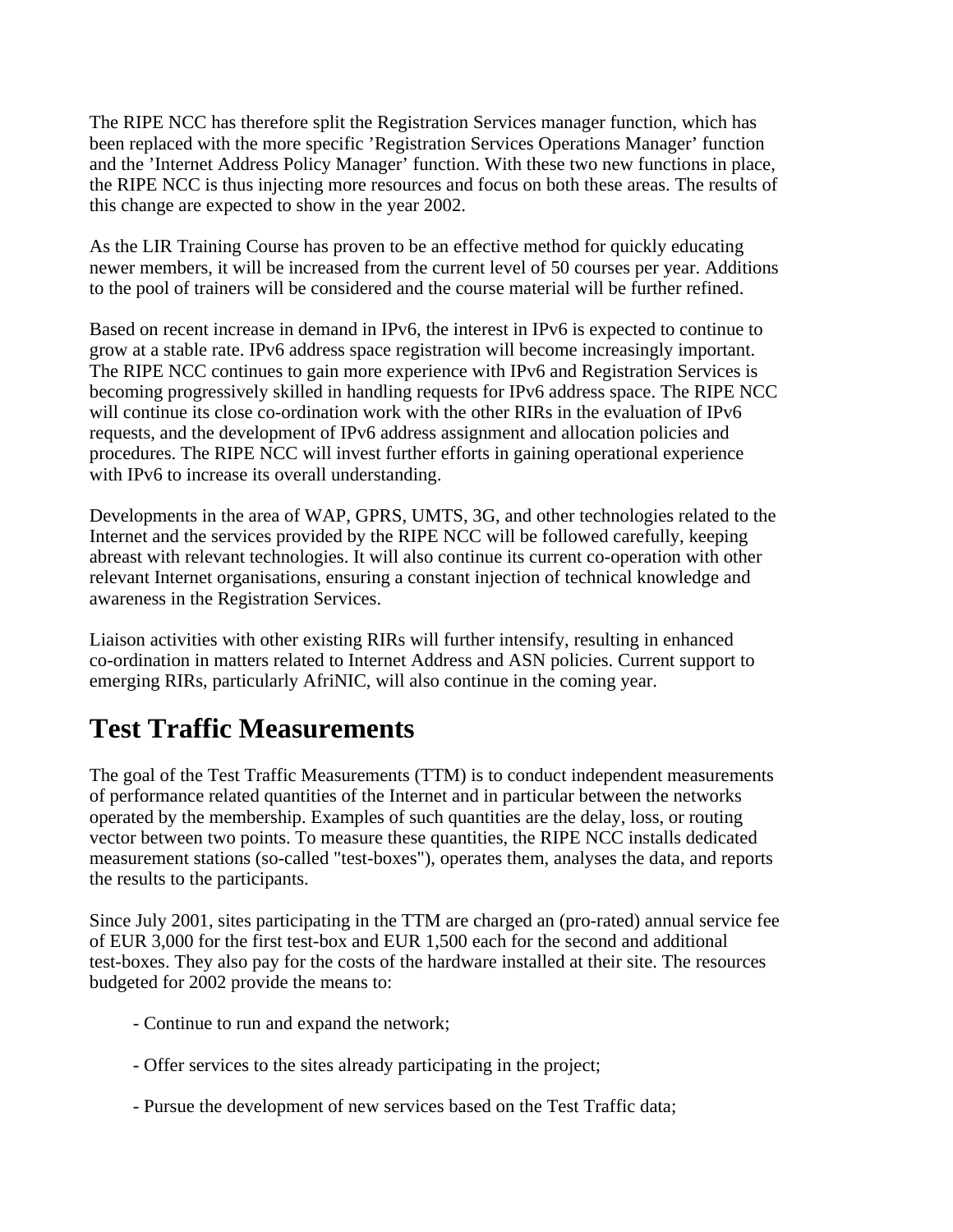- Offer user training on how to use the TTM data in daily operations; and
- Develop additional measurements using the test-boxes.

This activity represents about 16.6% of the total Membership Services budget.

Additional information on Test Traffic Measurements can be found at: http://www.ripe.net/test-traffic.

# **Co-ordination Activities**

The common purpose of these diverse activities is to support the coherent operation of the Internet in the RIPE region. The primary activity is the provision of access to the RIPE Database, providing information about address space, routing policies and reverse DNS information together with the appropriate contact points.

Development and publication of RIPE Database software, provision of information services for ISPs and the public via the Internet fall under co-ordination activities.

Operational co-ordination also comes under this category as does the production and publication of software tools for such efforts.

Other important co-ordination activities include the maintenance of the root name server that the RIPE NCC operates.

The services performed in this area, to be effective, must be constantly accessible to the Internet community. Whenever special support is needed, the RIPE NCC members receive priority over other users.

Another key co-ordination activity is the organisation of the three RIPE Meetings every year. These meetings have extended their traditional discussions and now also play an important role in the work of the ICANN Address Supporting Organisation. Although the fees charged cover direct costs such as venue and equipment rental, meals, etc., of the RIPE meetings, the RIPE NCC covers all the indirect costs. These include the logistical support, registration, documentation, minute taking, the maintenance of the RIPE web site, etc. These amount to approximately 2.5 Full Time Equivalents.

Legitimacy and representation of the RIPE NCC continue to be an important focus for 2002. The Activity Plan for 2002 foresees more concentration on new technologies and industries that could have an impact on IP address usage rate and the Internet Registry System. External representation of the RIPE NCC and the RIPE community to third party organisations (new industries, governments, the European Parliament, ICANN, etc.) is also a notable co-ordination activity.

During 2002, the RIPE NCC will ensure continued support to activities related to the Routing Registry. These include the extension of activities related to the Routing Registry Consistency Check (RRCC) project and the responsibility for the support and development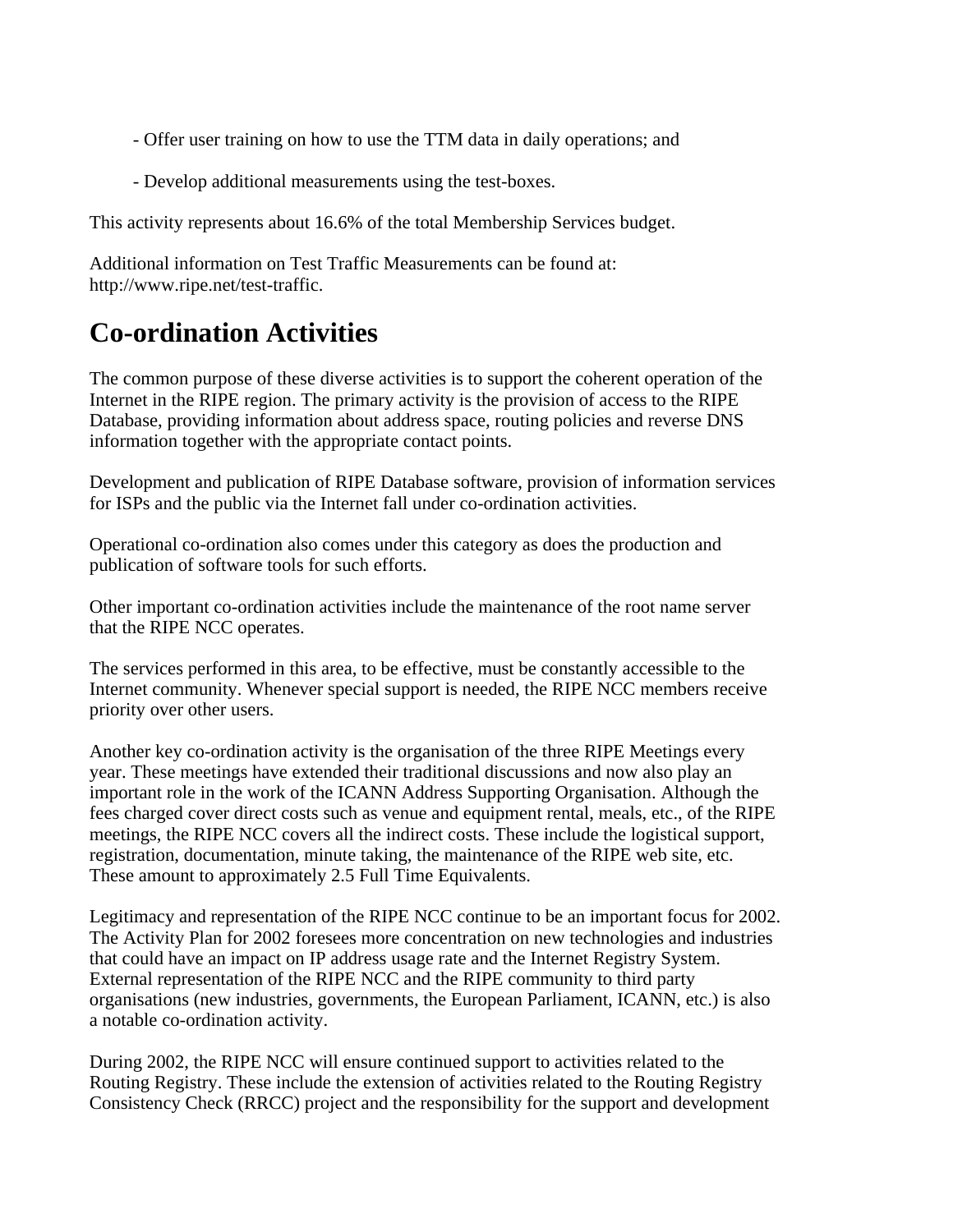of the RAToolset.

During 2002, work will continue to increase support for IPv6 and multicast applications in the IRR. Additionally, security aspects of interaction with the RIPE Database will be an important item.

Efforts will be continued to provide proper data maintenance, data management, and data analysis tools, including regular updates on the status of the data in the database as well as general help with good data maintenance practices. Database and related software will be actively maintained and developed to ensure that new features are available to meet user needs.

During 2002, the RIPE NCC will spend additional efforts in increasing flexibility and security in its interaction with the membership. The aim is to provide a more user-friendly and secure means of interaction for LIRs in their applications for Internet resources and the management of information residing at the RIPE NCC servers (e.g., the RIPE Database).

# **New Activities**

New Activities are either entirely unforeseen or have started recently and are not yet at the stage where they can be developed as regular services. Due to the impartial and neutral position of the RIPE NCC, it can play an important role in facilitating new projects and services for its members as well as for the RIPE community.

The impetus for New Activities comes from various sources: the RIPE NCC itself, individuals and/or organisations within the RIPE community, and the appropriate RIPE working groups.

If the activities require long-term support, they may become a regular RIPE NCC activity subsequently funded by all members. If the activities are short term but substantial or continued support by all members is not appropriate, they may be continued as special projects for which funding is sought separately among interested parties.

These activities fall under the guidance of the various RIPE working groups with active participation of the RIPE NCC membership and the Internet community.

In 2001, Test Traffic Measurements became a regular membership service. It is therefore described in another section. There are two new projects already underway, which will be further developed in 2002.

# **Deployment of Internet Security Infrastructure (DISI)**

Security Deployment is a new activity started in late 2000. As the Internet is used for more and more critical applications, security becomes increasingly important. A lot of security technology has recently been developed and now needs to be deployed throughout the Internet Infrastructure [RFC 2828]. Prominent examples are DNSSec [RFC 2535] and IPSec [RFC 2401].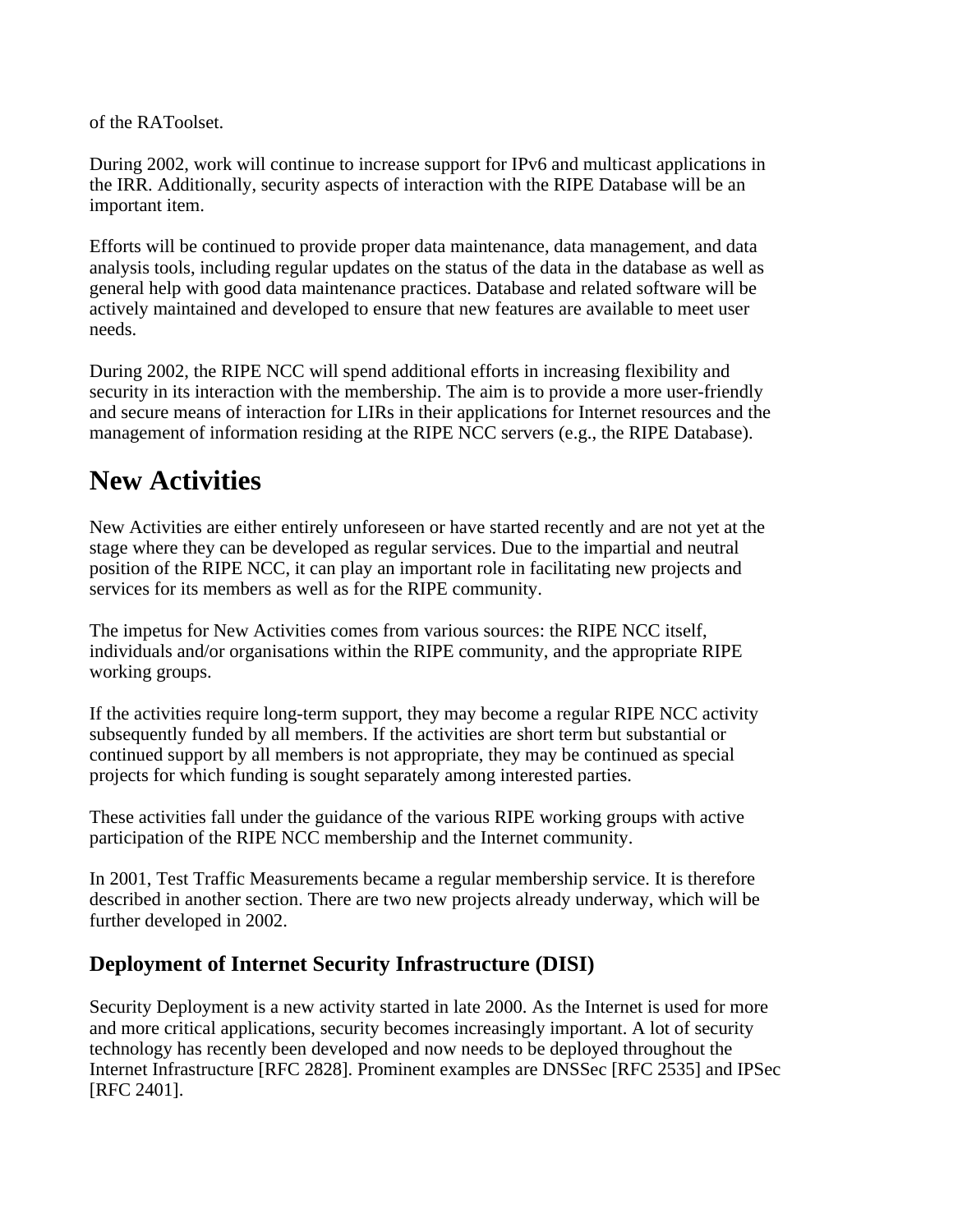The DISI project will support the RIPE community in deploying these technologies, specifically those technologies that need to be deployed in the Internet Infrastructure itself, rather than at the end sites only. This project initially focuses on DNSsec and will later be expanded to other relevant technologies.

As from the RIPE 40 Meeting, the RIPE NCC will start to offer courses on securing a zone using DNSsec. Information and experience will also be gathered by the deployment of the technologies within the RIPE NCC. The information will be shared with the RIPE community in additional workshops and white papers.

During the start-up phase of this project, it has become clear that a lot of work still needs to be done on the technology and the implementations before DNSSEC can be deployed in a large scale production environment. The RIPE NCC has therefore set up collaborations with NLnet-labs, Nominum, and other parties interested in these technologies to help improve the deploy-ability of DNSSEC. This is also pursued by active involvement in the relevant IETF working groups. DISI will continue in 2002.

# **Routing Information Service (RIS)**

The Routing Information Service collects BGP routing information at several major exchange points in near real time and stores it in a database. An interface similar to a "looking glass" then provides both multiple views and information about specific times in the past. This is a new and unique tool for ISP operations. Operators no longer have to search for specific looking glass services covering the area of interest. In addition, they can query for data at the specific time of any problems.

The RIS database is also useful to the RIPE NCC itself as it provides information about how resources allocated by the RIPE NCC are actually used on the Internet over an extended period. During 2002, RIS will move from a new activity to a regular part of the routing co-ordination services available to the Internet at large.

# **Administration Activities**

This area covers all general administrative overheads (building rental and refurbishment, computer infrastructure, personnel, office supplies, etc.) that cannot be clearly attributed to a specific activity in one of the other areas.

## **Unforeseen Activities**

As always, the RIPE NCC will be available to start new activities as required by the membership and the RIPE community. We will continue to actively pursue developments and spot new needs as the Internet develops. We will continue to actively participate in the appropriate forums such as IETF and NANOG.

# **Charging Scheme**

The charges for 2002 are fixed annual charges and are based on the size category of an LIR.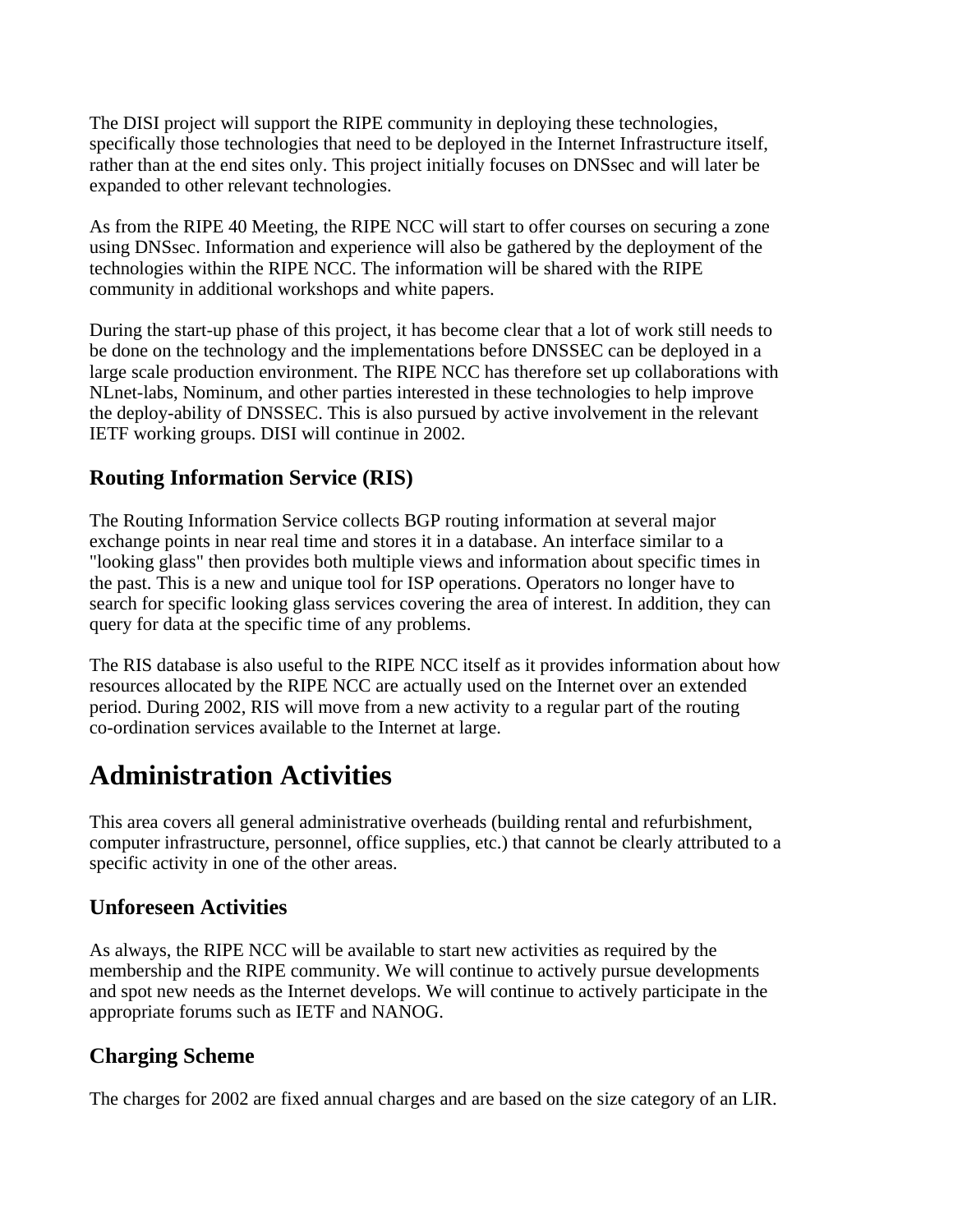A minimum 'size category will be determined based on address space allocations held by the LIR on 1 November 2001. The categories will be published and LIRs changing in billing category size will be notified by e-mail.

New Local Internet Registries established during 2002 will be charged a sign-up fee, plus 25% of the annual fee for each quarter that they are members. Their initial minimum size category will be SMALL. Enterprise LIRs are classed as SMALL for charging purposes.

| <b>Annual Charge</b> | 2002  | 2001  | 2000  | 1999  | 1998  | 1997  |
|----------------------|-------|-------|-------|-------|-------|-------|
| <b>SMALL</b>         | 1,800 | 2,100 | 2,400 | 2,650 | 2,450 | 2,200 |
| <b>MEDIUM</b>        | 2,500 | 2,950 | 3,350 | 3,700 | 3,400 | 3,000 |
| <b>LARGE</b>         | 3,400 | 3,900 | 4,400 | 4.900 | 4,500 | 4,000 |
| Sign Up              | 2,100 | 2,100 | 2,100 | 2,100 | 2,000 | 1,300 |

The proposed charges for 2002 are as follows (in EUR):

The proposed fees for 2002 are approximately 14 % lower than those of 2001, while the cost of the associated activities are approximately 21% higher. This is due to the increased number of LIRs sharing the costs.

The charging model algorithm (see RIPE document, "Alternative Models for RIPE NCC Revenue and Charging 1997" for more details) has been used to determine the minimum size category for each LIR, based on the address space allocations held by the LIR.

The projected distribution of small/medium/large size members in percent for the year 2002, as compared to July 2001, is as follows:

| Category      | 2002  | <b>July 2001</b> |
|---------------|-------|------------------|
| <b>SMALL</b>  | 79.8% | 77.6%            |
| <b>MEDIUM</b> | 15.7% | 17.7%            |
| <b>LARGE</b>  | 4.5%  | 4.7%             |

The expected changes of LIRs between the three size categories are shown in detail below:

| From          | To: | <b>SMALL</b> | <b>MEDIUM</b> | <b>LARGE</b> |
|---------------|-----|--------------|---------------|--------------|
| <b>SMALL</b>  |     | 2,125        | 145           | Q            |
| <b>MEDIUM</b> |     | 92           | 330           | 28           |
| <b>LARGE</b>  |     |              | 31            | 96           |

The data for these tables can be found at: ftp://ftp.ripe.net/ripe/local-ir/category-Jul-2001 and at ftp://ftp.ripe.net/ripe/local-ir/allocs-Jul-2001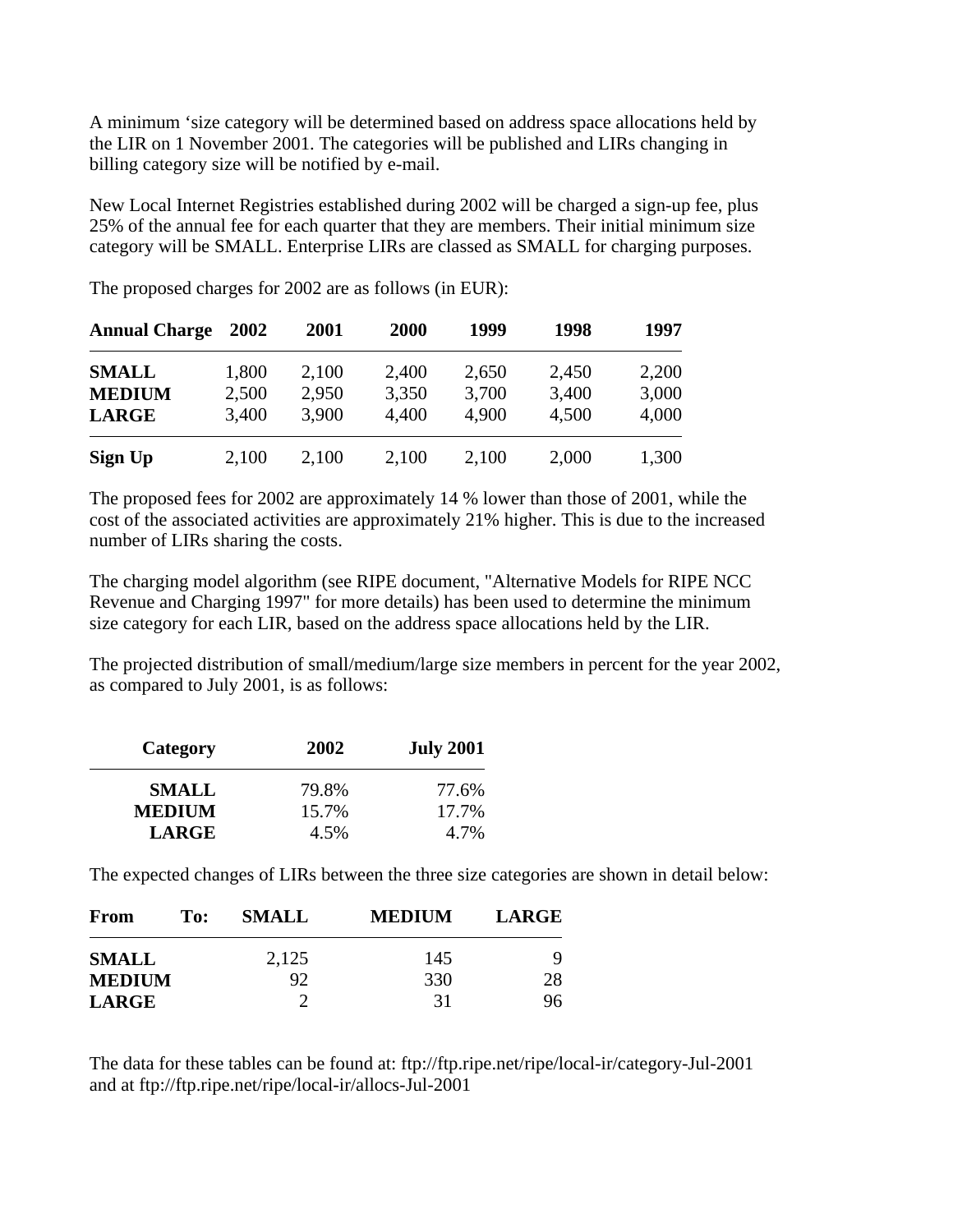The minimum size category for each LIR for charging will be determined based on the address space allocations held by that LIR on 1 November 2001. The minimum size category for all LIRs based on allocations received before 1 November 2001 will be available at ftp://ftp.ripe.net/ripe/local-ir/category-Nov-2001 The allocation data this is based on, as well as current registry size, will be avaiable at ftp://ftp.ripe.net/ripe/local-ir/allocs-Nov-2001. All LIRs should check this data and report

any inconsistencies to: <br/> <br/>billing@ripe.net>.

# **Challenges**

Managing the growth while remaining stable and professional in the delivery of essential services to the membership remains the main challenge that the RIPE NCC faces. The RIPE NCC will continue developing current and new activities. It will keep abreast of leading edge developments and services while maintaining enough flexibility to be able to react promptly to the continually changing environment and embrace new technologies and industry players.

The success of this plan lies in finding and keeping the people who work to make it happen. The RIPE NCC will have to continue to offer an attractive and challenging work environment.

# **APPENDIX**

# **M - Membership Services**

Activities included in Membership Services relate directly to services provided to the RIPE NCC membership. Services performed in this area are only accessible to established members of the RIPE NCC.

# **M1 Regional Internet Registry**

In its role as a Regional Internet Registry, the RIPE NCC provides allocation and registration services to LIRs in its service region that covers Europe, the Middle East, Central Asia, and African countries north of the equator. The overall goal of this activity is to provide fair, impartial, and stable distribution of Internet numbers (IPv4, IPv6, and AS) in its service region. The specific goals for the distribution of address space are uniqueness of addresses, conservation of IPv4 address space, procedure and policy definition for IPv6 address space, aggregation of routing information, and registration of network management information.

In correlation with the increase in the RIPE NCC membership, an associated growth is experienced in the number of requests received from members. The workload on Registration Services proportionately increases with the steady, sometimes rapid, growth in membership. With the aim of balancing human resources and workload, the staffing level of Registration Services will further increase in 2002.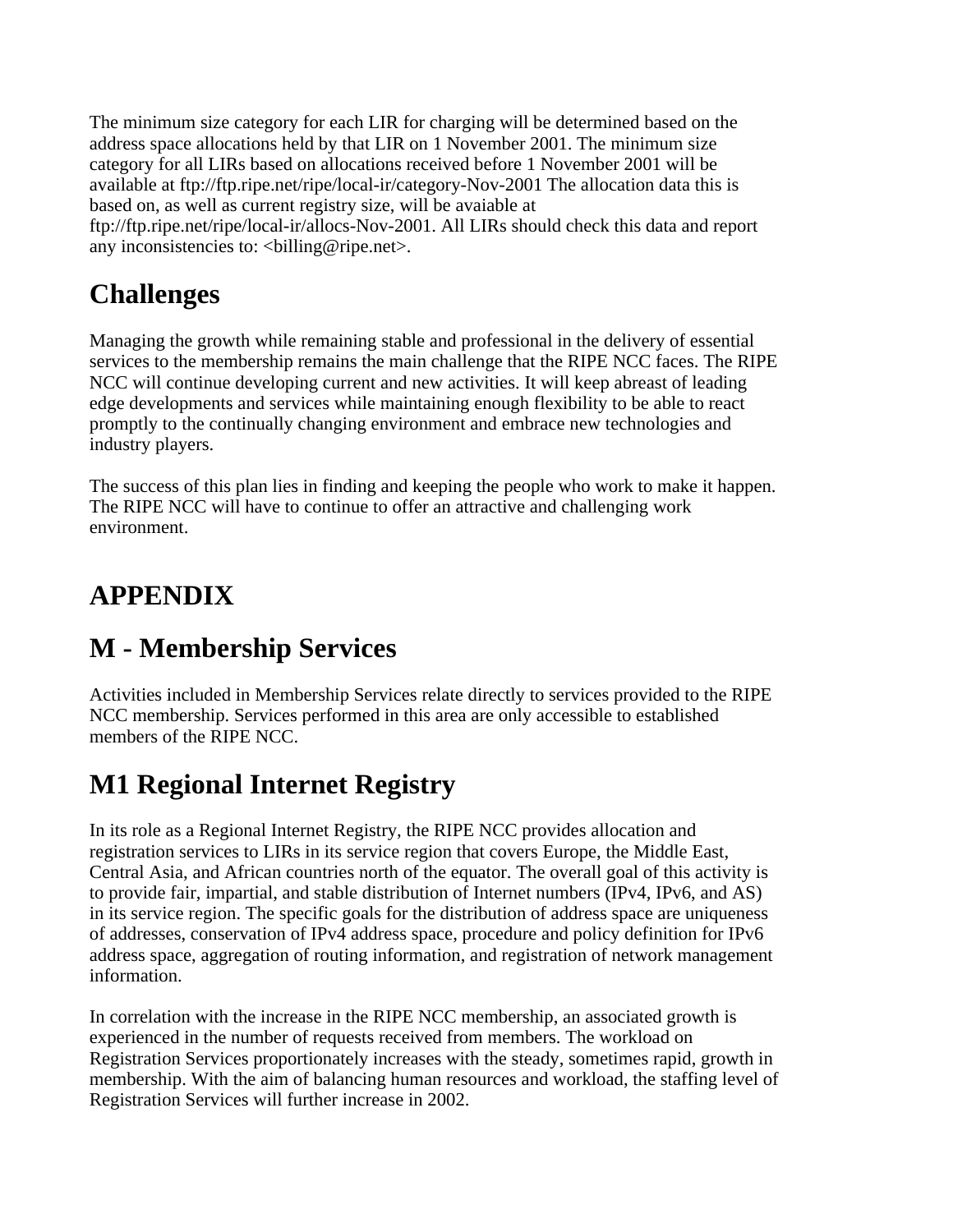To minimise clerical work for RIPE NCC Hostmasters and provide fast feedback to LIRs, a big effort is being made to automate the process of making and processing requests. Supplementary attempts are made to develop and improve the request forms.

Training courses for members is an additional activity. Looking at the rate of growth in the RIPE NCC membership and seeing the constructive outcome of these courses, it is recognised that the number of training courses provided by Registration Services should be increased. More resources to cope with this extra workload will be made available.

In 2002, both work flow and quality management will have to keep step with the expected growth and ensure that peaks in the load do not create unacceptable delays or a reduction in quality. The impartiality and neutrality of the RIPE NCC has to be maintained at all times. The basic procedures will change to focus on the content of address space requests and ease the process of providing additional information. Common to all of registration activities is liaison with the RIPE Local IR Working Group (LIR-WG) and with the other RIRs about the general application of procedures and policies.

## **M1.1 Distribution of IPv4 Address Space**

#### **Description:**

The RIPE NCC allocates IPv4 address space to the RIPE NCC members for further address assignments to their own and End Users' networks. Special attention is given to these allocation requests. Tools to support the allocation process and ensure the best aggregation possible will be enhanced.

IPv4 address space assignments above a threshold size require approval from the RIPE NCC. The RIPE NCC evaluates these assignment requests. Members can ask a second opinion about assignments even when it is not required. In addition the RIPE NCC gives recommendations and guidelines for future requests.

With regards to address allocations and assignments, the RIPE NCC provides special support for new members and beneficial guidance to established members.

#### **Goal:**

The process of allocating and assigning address space helps to ensure a fair distribution of IPv4 addresses. It also supports the efficient use of address space to conserve the remaining IPv4 address space and to aggregate routing information.

Approval of IPv4 address space assignments ensures homogeneous application of policies and assignment criteria by all RIPE NCC members (LIRs) and helps them become familiar with request evaluation.

Assistance to new and established LIRs helps to process successfully their address space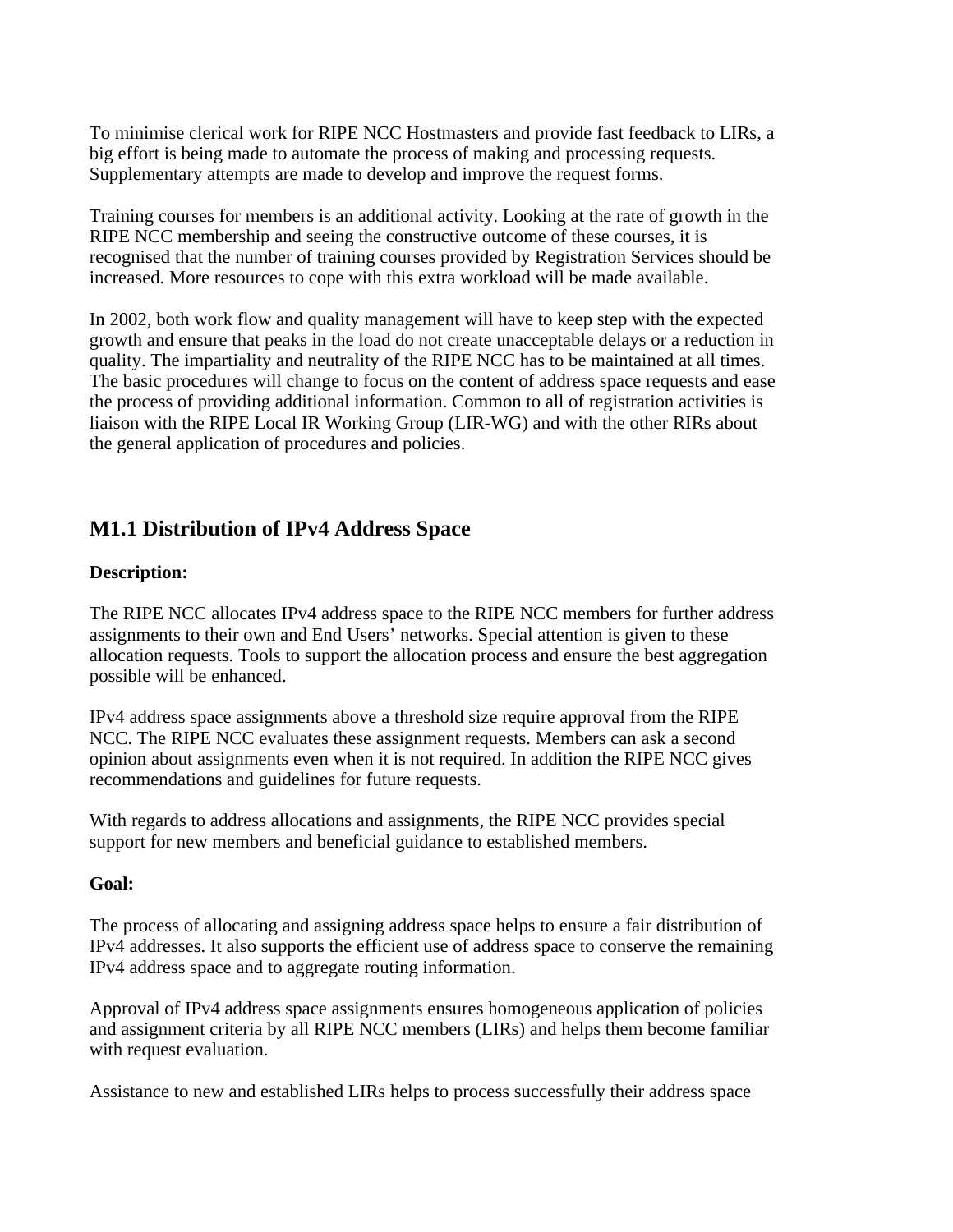requests and to provide a good understanding of policies and procedures for further requests. This support also promotes a good working relationship between the RIPE NCC and its members, and ensures that the members are able to provide the same support to their customers.

## **Related Activities:**

RIPE Working Group Advising:

RIPE Local IR WG

## **M1.2 Distribution of IPv6 Address Space**

#### **Description:**

The RIPE NCC allocates IPv6 address space to its members. This includes evaluating and auditing of assignments made from IPv6 allocations. Tools to support the allocation process and to ensure the best aggregation possible will be enhanced.

#### **Goal:**

This activity helps to ensure a fair distribution of IPv6 address space and encourages the use of IPv6. It also supports the aggregation of IPv6 routing information.

RIPE Working Group Advising:

RIPE Local IR WG, RIPE IPv6 WG

## **M1.3 Autonomous System Number (ASN) Assignments**

### **Description**

The RIPE NCC assigns AS numbers according to global and local policies. It registers these numbers and the associated routing information. The request form, supporting documentation and training materials will be updated.

#### **Goal:**

This activity ensures uniqueness of AS numbers and helps collecting data for the Routing Registry. It also helps to prevent unnecessary increases in the number of autonomous systems that are visible in global Internet Routing.

RIPE Working Group Advising:

RIPE Local IR WG, RIPE Routing WG, RIPE Database WG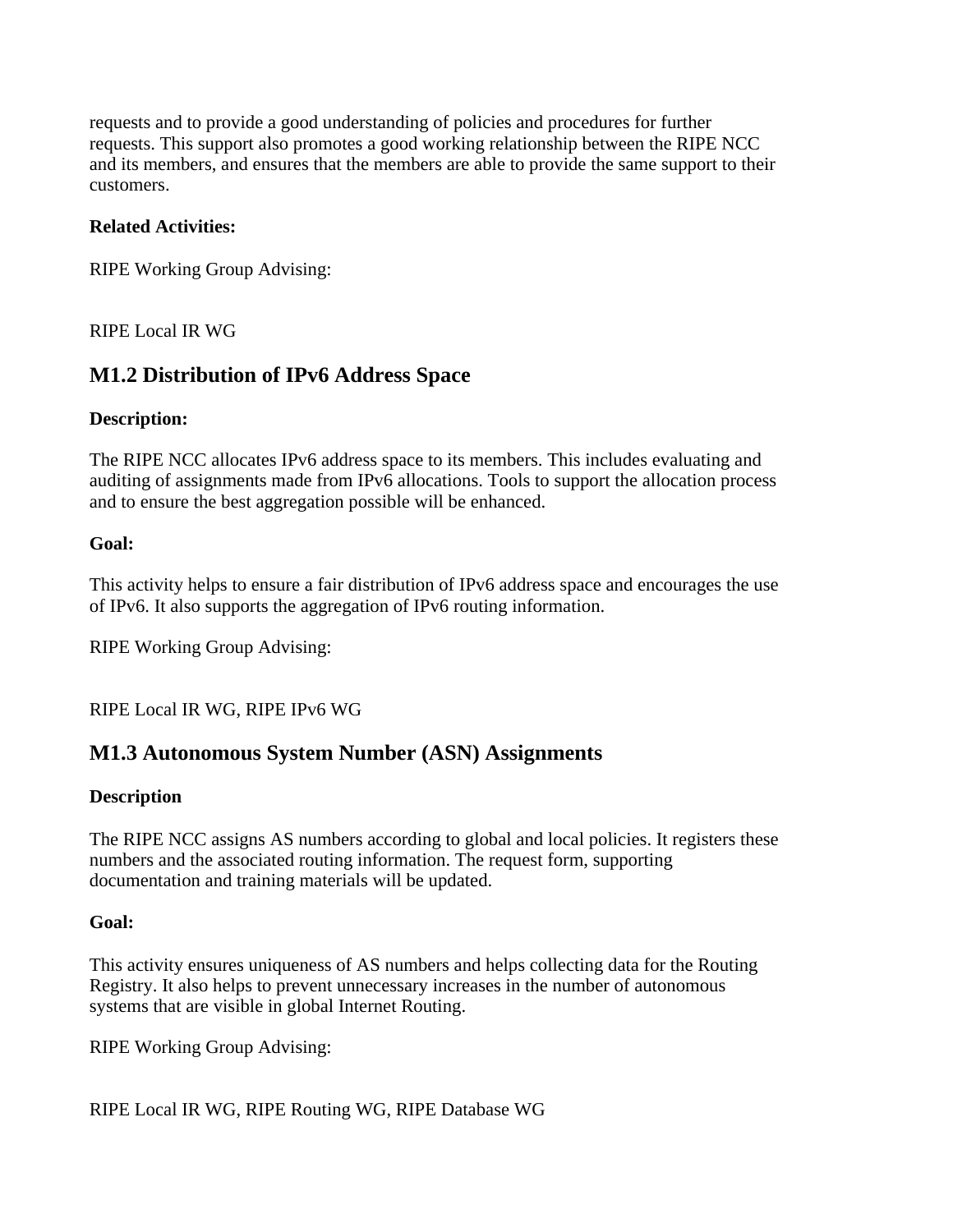## **M1.4 Reverse Delegation**

## **Description**

The RIPE NCC delegates reverse DNS zones for the address ranges allocated or assigned via the RIPE NCC. To provide this service, the RIPE NCC will provide a reliable secondary nameserver and work to avoid pollution of the DNS in the zones delegated to the RIPE NCC. Therefore, the RIPE NCC will check all zones under its responsibility as to proper set-up and functioning. Proactive checking of already delegated zones is an important goal.

### **Goal:**

This activity supports the proper address-to-name mapping for addresses allocated to the RIPE NCC.

RIPE Working Group Advising:

## RIPE Local IR WG, RIPE DNS WG

## **M1.5 Consistency and Auditing**

#### **Description:**

The RIPE NCC actively checks the quality and validity of Internet resource registry data, including the production of statistics on address space usage. To ensure fair address space distribution, the RIPE NCC regularly checks that assignments are applied uniformly. This activity is separated from the other registration activities as it is defined and carried out independently from the day-to-day processing of requests. Consistency checking and auditing are performed within other activities. Observations are reported back to the RIPE Local IR Working Group for further investigations and improvement of the procedures.

#### **Goal:**

This activity promotes a consistent and fair application of assignment criteria relating to the conservation of address space and aggregation of routing information. This activity assists in identifying parts of the procedure that cause problems.

Related Activities:

All registration activities

RIPE Working Group Advising:

RIPE Local IR WG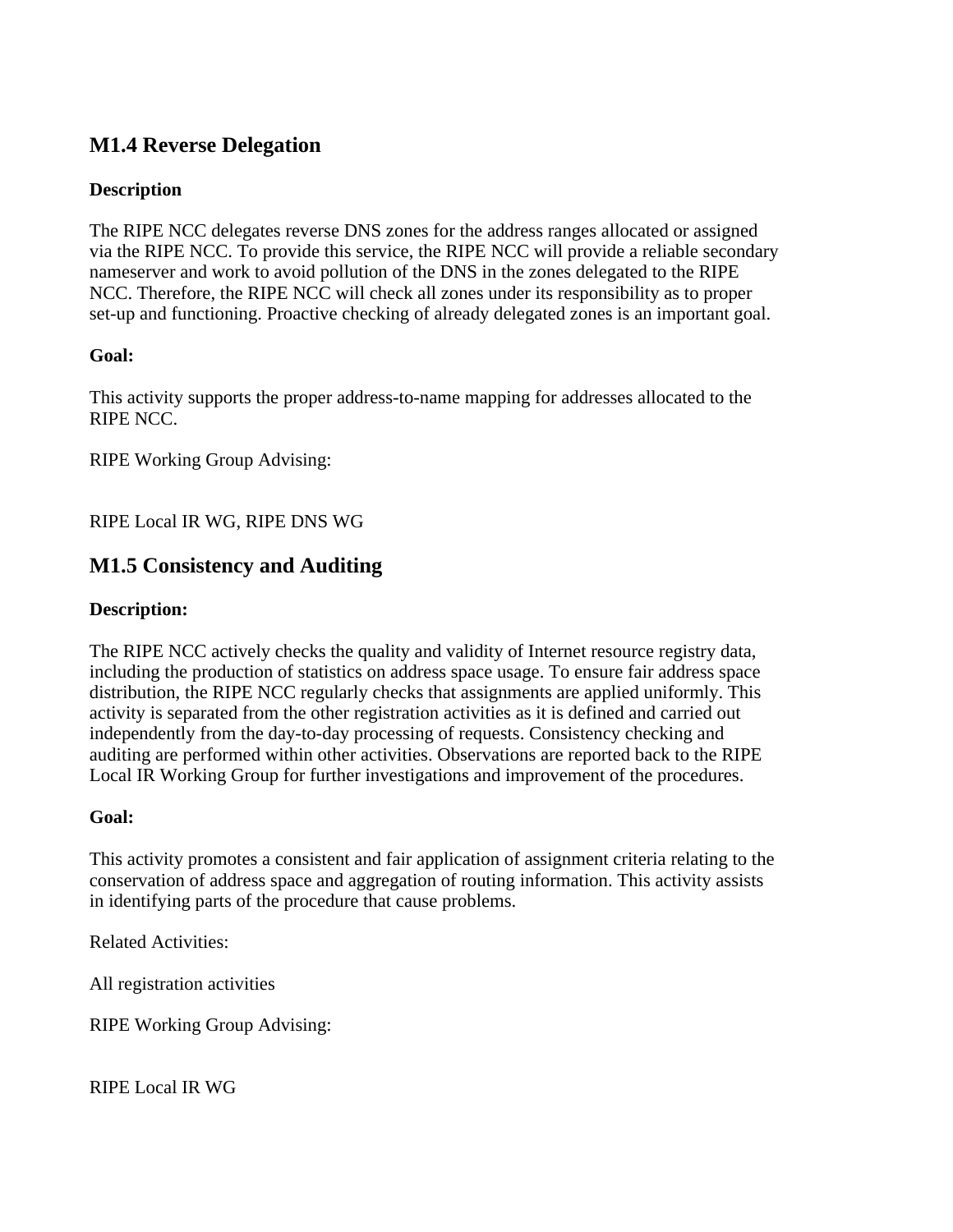# **M2 Initial Support for New LIRs**

The initial support for newly established LIRs is provided in addition to the other registration services. It is embedded as part of the process to establish a new LIR. During this phase, additional clarification and explanation is involved to familiarise the new and potential LIRs with all procedures necessary to operate an Internet registry.

# **M2.1 LIR Set-up**

## **Description:**

The RIPE NCC provides information to potential LIRs and gives initial support and help to LIRs during their set-up phase. Information and support is also extended to potential LIRs.

### **Goal:**

This activity supports new LIRs during their set-up phase to introduce tools, procedures and guidelines. It also gives potential LIRs enough information to make an informed choice as to whether or not they become an LIR.

RIPE Working Group Advising:

RIPE Local IR WG

## **M2.2 Training Courses**

### **Description:**

The RIPE NCC will further develop and continue to deliver Training Courses for LIRs, both new and existing. The course material includes IP address assignment and allocation procedures and policies, delegation of reverse domains, and usage of the RIPE Database. Additional, more specific, courses will also be developed.

### **Goal:**

The goal of this activity is to familiarise the new LIRs with procedures and policies and keep established LIRs up-to-date with new guidelines and developments. This facilitates smooth operations between the RIPE NCC and the LIRs. With the consistent application of policies the RIPE NCC can ensure fair distribution of address space among the community.

RIPE Working Group Advising:

RIPE Local IR WG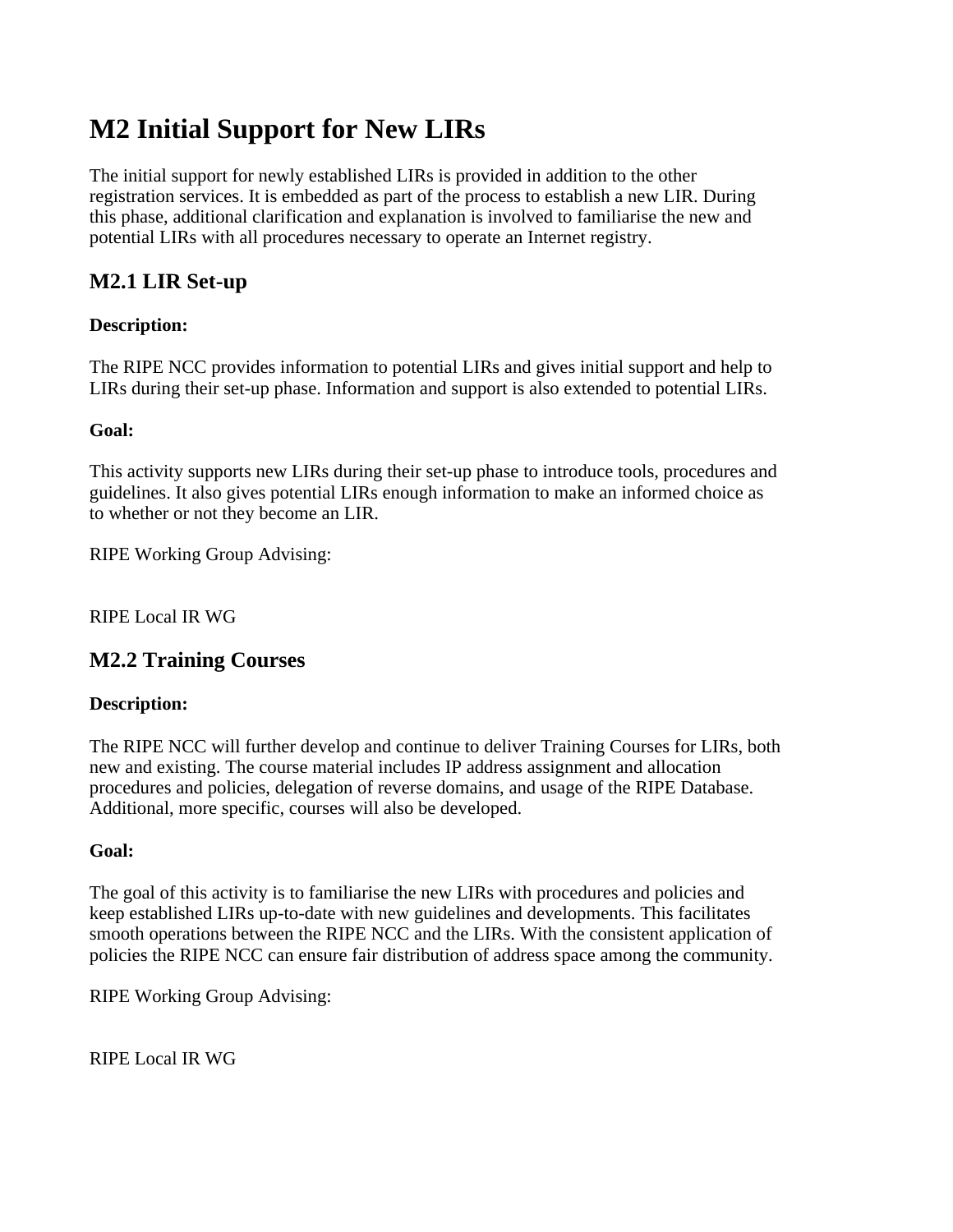# **M3 Liaison and Co-ordination**

## **Description:**

To carry out activities for its members, the RIPE NCC acts as a liaison and co-ordinates with a variety of organisations and tracks the activities of others. Examples of such organisations are the IANA, ICANN, IETF, RIPE, ARIN, and APNIC. It is often difficult to attribute liaison and co-ordination resources to specific activities and it is therefore an activity in its own right.

### Goal:

To maintain the necessary relationship with other organisations related to the operations of the RIPE NCC. Budgeting: Costs for this activity are split evenly between the registration and co-ordination activity budget lines.

# **M4 Test Traffic Measurements (TTM)**

## **Description:**

**1.** Continue to run a network of test-boxes. The RIPE NCC will continue to operate a network of test-boxes as well as a service where the host sites can retrieve the data produced by their text-boxes. To improve the quality of the data and to detect problems with the test-boxes, Data Quality Monitoring (DQM) will be done on a regular basis.

**2.** Expanding the measurement network.

The RIPE NCC will continue to promote the TTM service and install test-boxes at interested sites. The promotion of the TTM service that was started at RIPE 38 will be continued and expanded.

More focus will be put on communication with current and future test-box hosts to better understand their requirements for performance measurements and their needs for products based on the data.

Several sites have expressed interest in other versions of the test-box hardware and these will be available late 2001 or early 2002.

Finally, the RIPE NCC will investigate the possibility to install test-boxes at topologically interesting sites on the Internet such as exchange points and popular web sites.

**3.** Run standard analysis. A standard analysis package will be run on the data every day. This package will continue to be expanded based on user feedback.

At RIPE 33, a method was proposed to detect unusual network conditions and warn operators about them. The RIPE NCC will continue to offer this service and, together with network operators, investigate how these warnings can be interfaced with existing network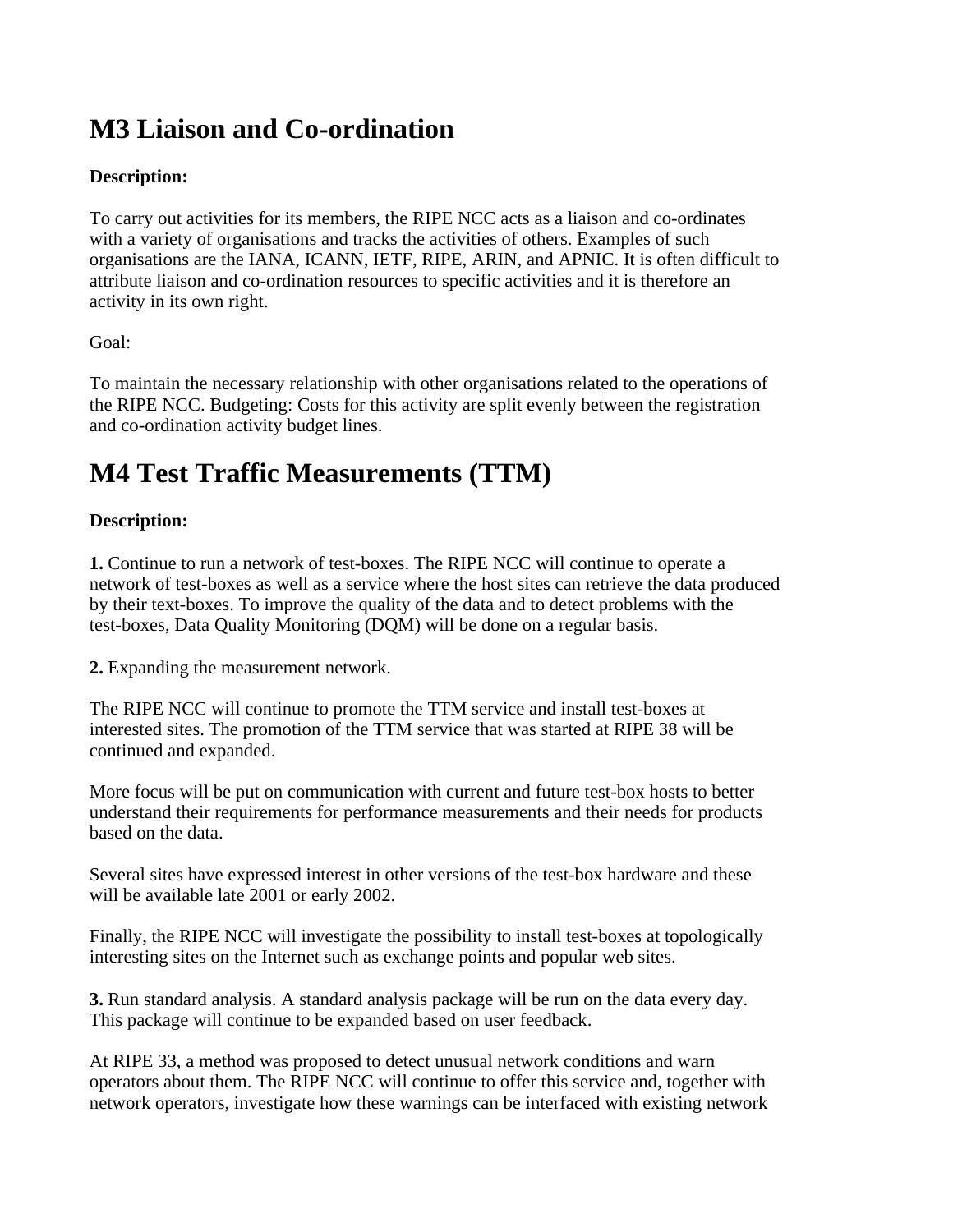monitoring tools.

On the latest model test-boxes, a web-based user interface will be installed. This UI will allow the owner of the box to access a real-time, though preliminary, analysis of the data collected with the test-box.

**4.** Continue development work on the project. Development work on the project will continue in several different areas:

a. Based on the summary data, a model is being developed to describe the data over long time intervals and to look for trends in the data over time. This can be used as a planning tool for ISPs.

b. Metrics for throughput measurements are currently being studied within the framework of the IETF IPPM Working Group. It is foreseen that one of these metrics will be implemented on the test-boxes.

c. Other new metrics will be studied and, if feasible, implemented on the test-boxes.

d. Development of interfaces to other applications such as Traffic Engineering tools.

e. Implementation of other requests from current and future test-box hosts.

f. Any developments in the Internet, related to the Test Traffic Measurements, will be energetically followed and responded to.

**5.** User training. The RIPE NCC will investigate how end-to-end performance data can be used in day-to-day ISP operations and provide this information to its membership either as courses or white papers.

RIPE Working Group Advising:

RIPE Test Traffic WG

# **M5 Membership - RIPE NCC Interaction Facilities**

### **Description:**

The goal of this activity is to develop and improve flexible and convenient ways for LIRs and users in general to interact with the RIPE NCC's systems. Particular attention will be dedicated to the security aspects of such interactions to ensure privacy and authentication wherever needed.

**Goal:**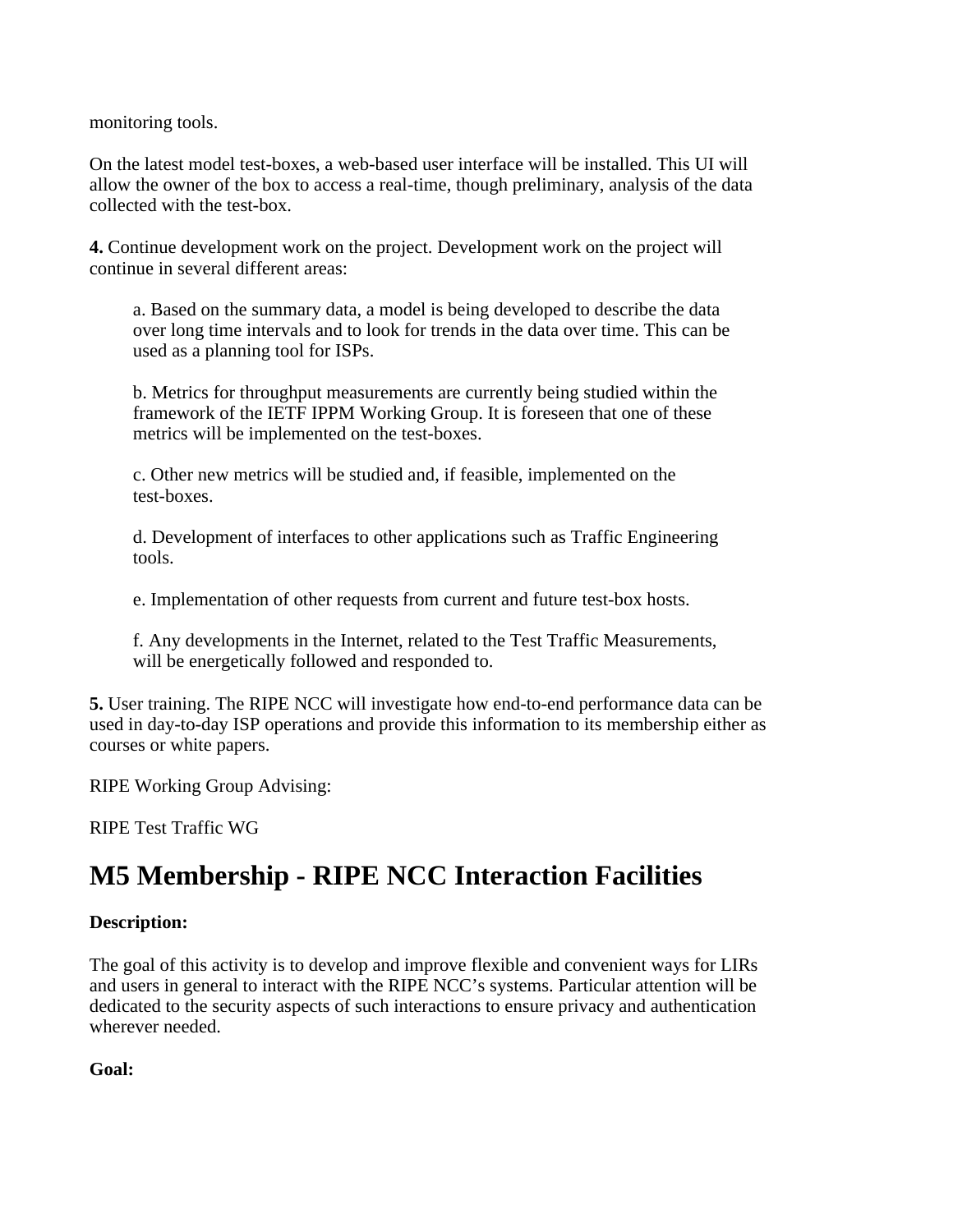This activity aims at allowing access to the LIRs to securely access and eventually update some of the information the RIPE NCC keeps in its internal services regarding the LIR. It also includes front ends for other RIPE NCC systems such as the RIPE Database. During 2002, this activity will concentrate on the development and discussion of prototypes that address the user's needs.

# **C - Co-ordination Activities**

The activities performed in this area, to be effective, must be accessible to the users of the Internet and the general public. Their common purpose is to support the coherent operation of the Internet in the RIPE NCC area of operation.

# **C1 RIPE Database Maintenance and Development**

## **Description:**

The RIPE Database is the core software on which the Regional IP Registry and the RIPE Routing Registry are based. Reliability and rich functionality of the RIPE Database are essential for the RIPE NCC, the LIRs in the RIPE NCC service region and the Internet. By maintaining public releases, the RIPE NCC hopes to encourage all LIRs to make use of the software and to acquire the newest improvements. This encourages data exchange and co-operation among LIRs.

The RIPE NCC will ensure the reliability of the RIPE Database and extend its functionality as needed.

This set of activities is designed to provide consistent support and provide a reliable service both in the short and long term, and to continue developments according to the needs of the RIPE community.

RIPE Working Group Advising:

RIPE Database WG

# **C1.1 User Support and Software Maintenance**

### **Description:**

The RIPE NCC manages a role mailbox for questions and comments and address user questions promptly.

The RIPE NCC will also perform basic software maintenance activities including bug fixes and minor modifications. All the results of these software development efforts will be made publicly available.

This activity includes the maintenance and improvement of the system's documentation.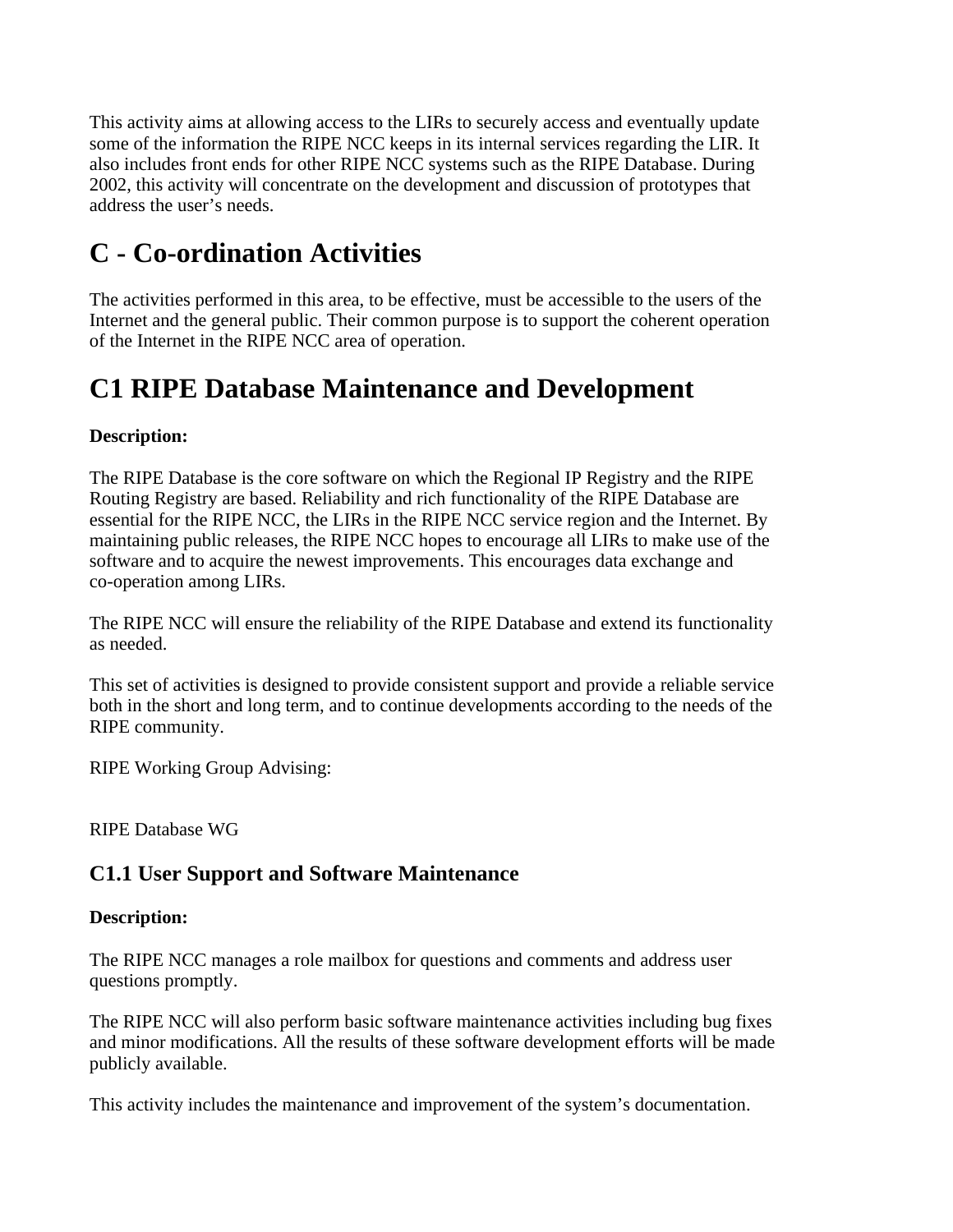#### **Goal:**

This activity is intended to provide a timely response to user enquiries. It also helps assure the smooth operation of the Registry System.

#### **Related Activity:**

 $C1.4$ 

RIPE Working Group Advising:

RIPE Database WG

## **C1.2 Consistency**

#### **Description:**

The RIPE NCC works to prevent inconsistencies and inaccuracies in the RIPE Database contents by improving syntax checks, modifying contact reference mechanisms, and educating users.

The RIPE NCC helps users perform data maintenance activities to improve the quality of data already in the RIPE Database. This includes reporting problems to contacts where possible and providing tools that enable users to correct and clean up their data. The RIPE NCC also produces regular "State of the Database Reports" to monitor the quality of data over time.

#### **Goal:**

The value of the RIPE Database for its users depends on the quality of the data. The goal of this activity is to monitor and improve the consistency and accuracy of the data maintained in the RIPE Database.

#### **Related Activity:**

C1.6

RIPE Working Group Advising:

RIPE Database WG

## **C1.3 Database Availability and Exchange**

#### **Description:**

The RIPE NCC provides access to the RIPE Database via Whois servers and by supporting other sites in mirroring the data. For example, support is given to other registries in setting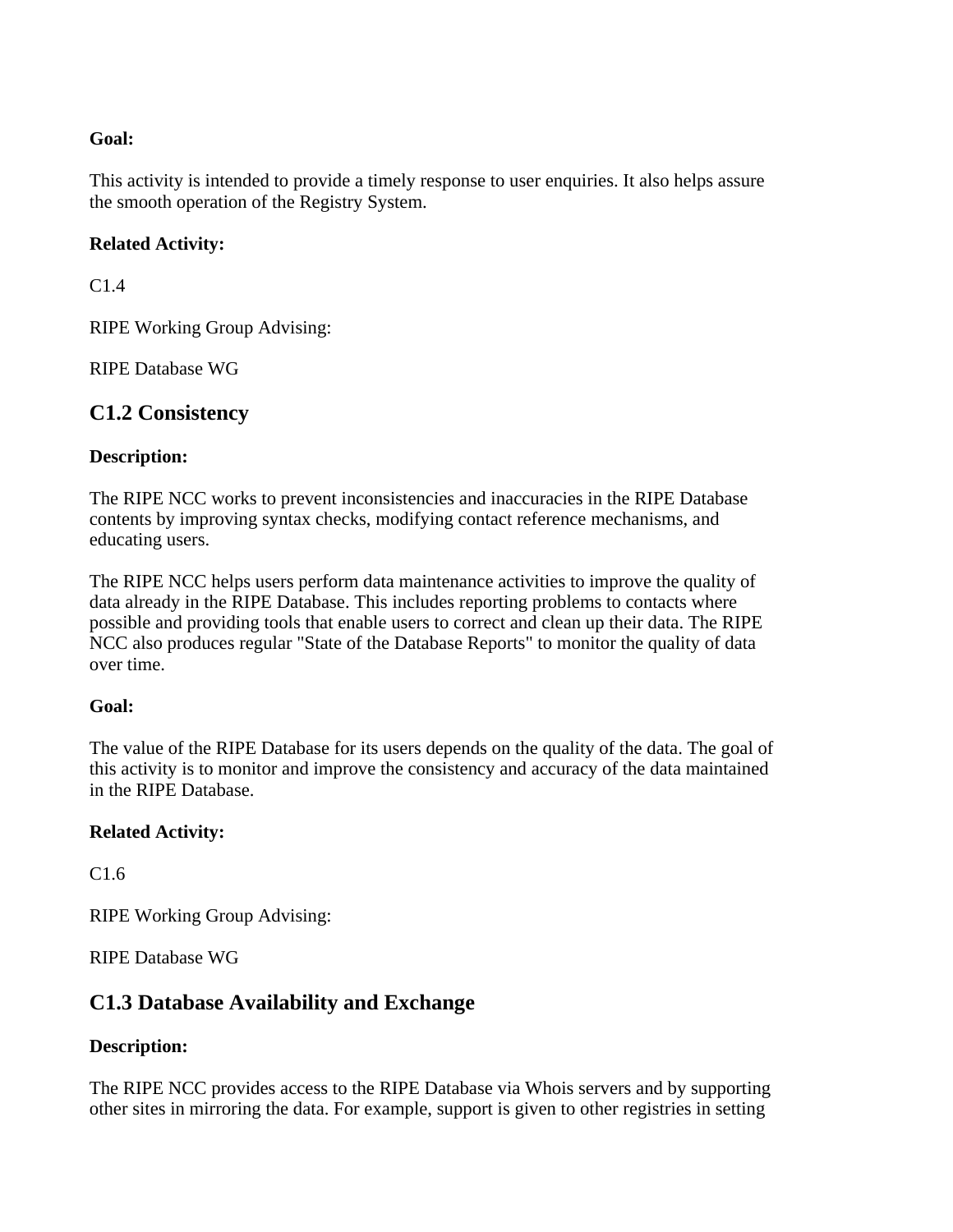up secondary database servers. The RIPE NCC actively pursues and co-ordinates data exchange both with other Regional IP Registries and other Routing Registries.

## **Goal:**

This activity is intended to enable RIPE Database users to acquire the information they need quickly and to help those outside the RIPE region acquire information in the RIPE Database as easily as possible. This is essential for both the IP and the Routing Registries.

RIPE Working Group Advising:

RIPE Database WG and RIPE Routing WG

# **C1.4 New Database Features**

## **Description:**

The RIPE NCC designs and implements new database features as requested by the user community or proposed by the RIPE NCC. It performs the development work based on the priorities established in the appropriate RIPE working groups.

The RIPE NCC also reports at these working groups about the results of cooperation with other RIRs at a global level.

During 2002, effort will be renewed around the extension of RPSL functionality to expand its capabilities to IPv6 and multicast routing description, and achieving implementation of eventual agreed standards.

### **Goal:**

The purpose of this activity is to provide new functionality to the RIPE Database as the user community expresses the need for it.

### **Related Activities:**

C1.1

RIPE Working Group Advising:

RIPE Database WG

# **C1.5 Routing Registry Tool Deployment and Training**

**Description:**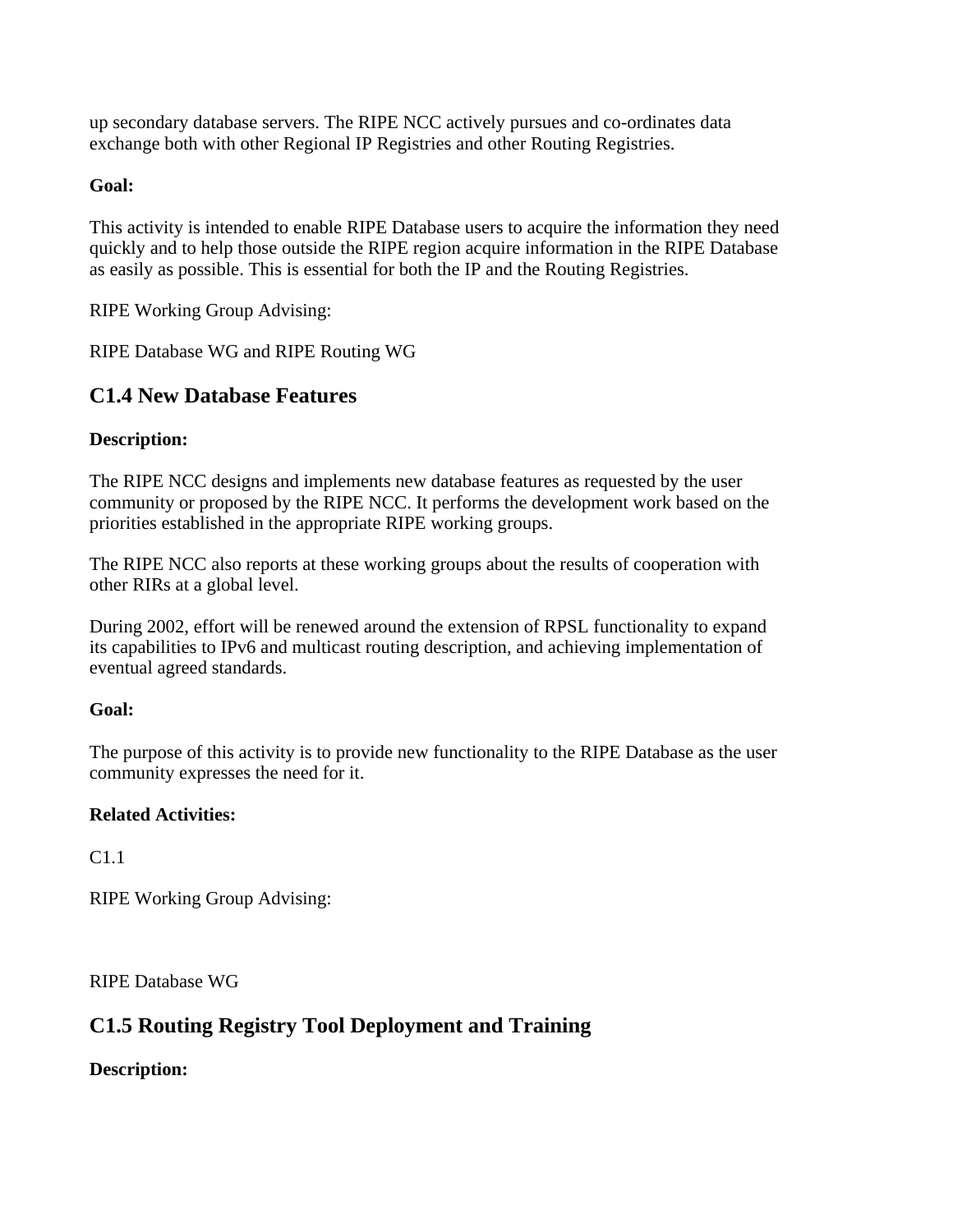The RIPE NCC works to create support tools such as RR tools and the RAToolset. These tools will be made available to members of the RIPE community. The RIPE NCC will deliver training courses to teach the RPSL language and the use of the RR tools in configuring routers and examining policies and routing in the Internet.

### **Goal:**

The RIPE NCC will take on further development of the RAToolset after completion of its transition from ISI/USC.

This toolkit allows router configurations to be generated and/or verified from the contents of the routing registry as well as sanity checking of the information registered at the RR. The goal of this activity is to enable members of the RIPE community to exploit RPSL and define the development of new RR tools.

RIPE Working Group Advising:

RIPE Routing WG

# **C1.6 Routing Registry Consistency**

#### **Description:**

This activity seeks to improve data quality in the Internet Routing Registry as a public source of intended routing information (as described by the maintainers of the data, the ISPs). It also aims to improve data accessibility and processing capabilities to enable users to extract the largest possible benefit from this information source.

#### **Goal:**

The objective of this activity is to provide a public, accurate, and reliable source of information about public routing information in the RIPE NCC service region, comparing the intended routing policies as described in the IRR to the information actually exchanged by routing protocols. A coupling to the RIPE NCC address assignment activities is also an objective.

RIPE Working Group Advising:

RIPE Routing WG

## **C1.7 Security Mechanisms of the RIPE Database**

### **Description:**

This activity has traditionally been part of general RIPE Database development. However, in today's world, a more dedicated focus on data access and maintenance is required.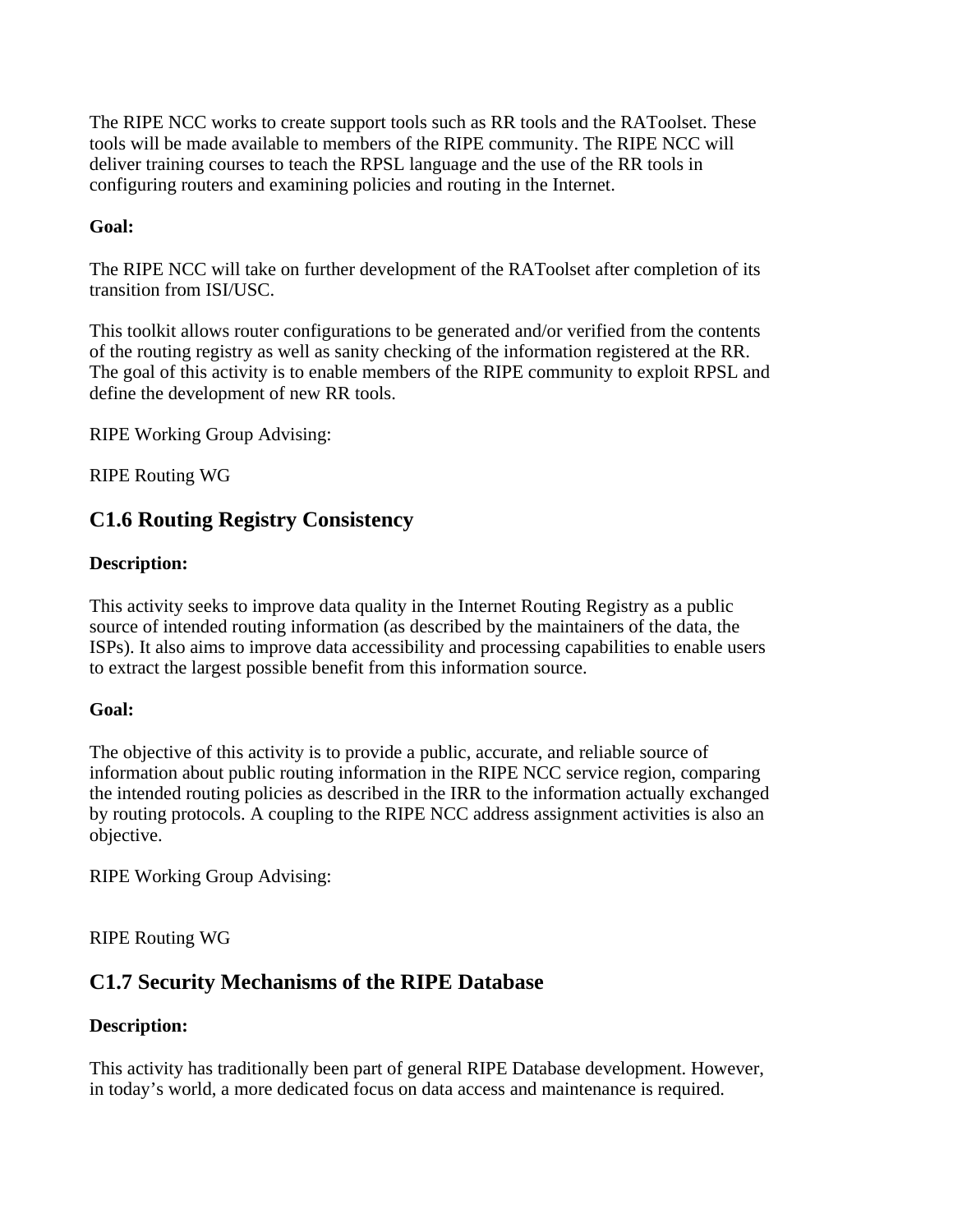#### **Goal:**

This activity seeks to deploy secure methods of accessing and maintaining data in the RIPE Database. It will interface with a more general increase in awareness of security matters in all interactions between the RIPE NCC and other parties.

#### **Related Activities:**

M5

RIPE Working Group Advising:

RIPE Database WG

# **C2 Information Services, Communication, and Education**

#### **Description:**

This set of activities ensures information flow between the RIPE NCC and the RIPE community as well as between these and other parties involved in Internet developments.

## **C2.1 Mailing List Management**

#### **Description:**

The RIPE NCC maintains high quality mailing lists for exchanging information among members of the RIPE community. Efforts are made to prevent spam (unsolicited advertising) on the mailing lists, to improve the quality of the address lists in order to minimise bounces, and to support subscribers with problems. The processing of mailing list traffic is constantly monitored.

#### **Goal:**

To ensure the exchange of information among members of the RIPE community and to provide support for subscribers of RIPE mailing lists.

## **C2.2 Maintenance of Information Services**

### **Description:**

The RIPE NCC maintains a WWW and ftp server at http://www.ripe.net/ and ftp://ftp.ripe.net/ respectively and the accompanying webmaster@ripe.net role mailbox to provide help and information to users. This includes:

- Continuous modification and restructuring of the information on the WWW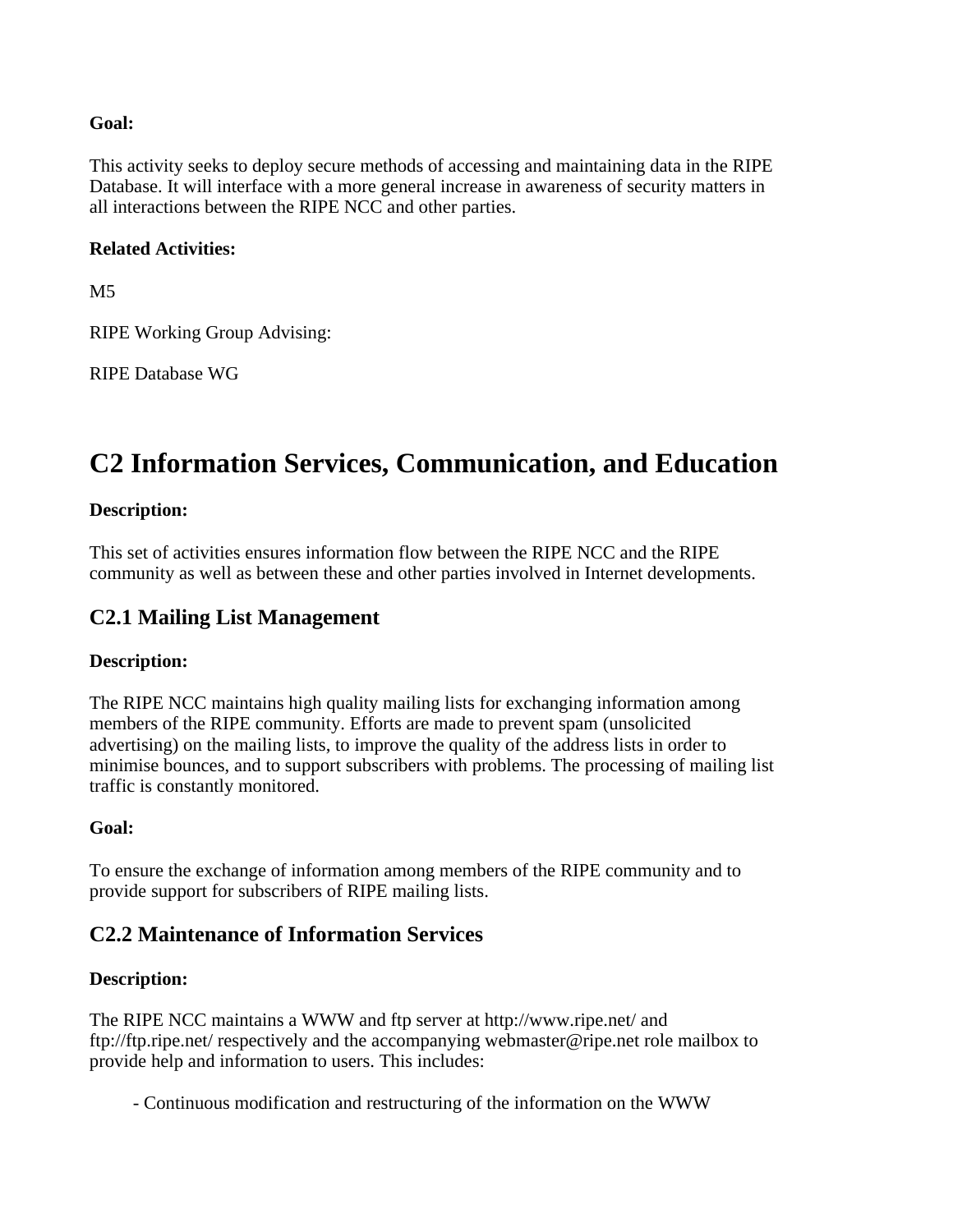server providing the best structure for ease of use to visitors of the site. - Monitoring of the content of the servers to assure accuracy, consistency, and a user-friendly environment.

#### **Goal:**

The purpose of this activity is to ensure that the information and services on the RIPE NCC servers are up-to-date and working well and that responses to user needs are provided in a timely manner.

### **Related Activities:**

C2.3

RIPE Working Group Advising:

All

## **C2.3 Public Relations and Outreach**

### **Description:**

The RIPE NCC has managed to establish an extensive network in the Internet community and with existing and new players in the industry. This will continue and be intensified.

In the past, all issues related to the 'RIPE NCC activities/IP address distribution' was brought up in the RIPE community. Today there are other groups and forums that deal with Internet and IP issues. The RIPE NCC needs to make contact with those organisations and ensure that RIPE and the RIPE NCC are properly represented in all forums dealing with issues that affect Internet administration. The open structures and processes in which RIPE and the RIPE NCC operate need to be promoted and new players must be encouraged to participate actively.

Focused effort must remain on new players, new technologies, and governments showing an interest in Internet administration and governance.

### **Goal:**

This activity aims to increase the awareness of RIPE and the RIPE NCC with existing and new players in the Internet community, and ensure that the RIPE NCC continues to play an effective role in the further formalisation of Internet administration.

# **C2.4 Reporting**

### **Description:**

The RIPE NCC reports about its activities to its membership, the RIPE community, and the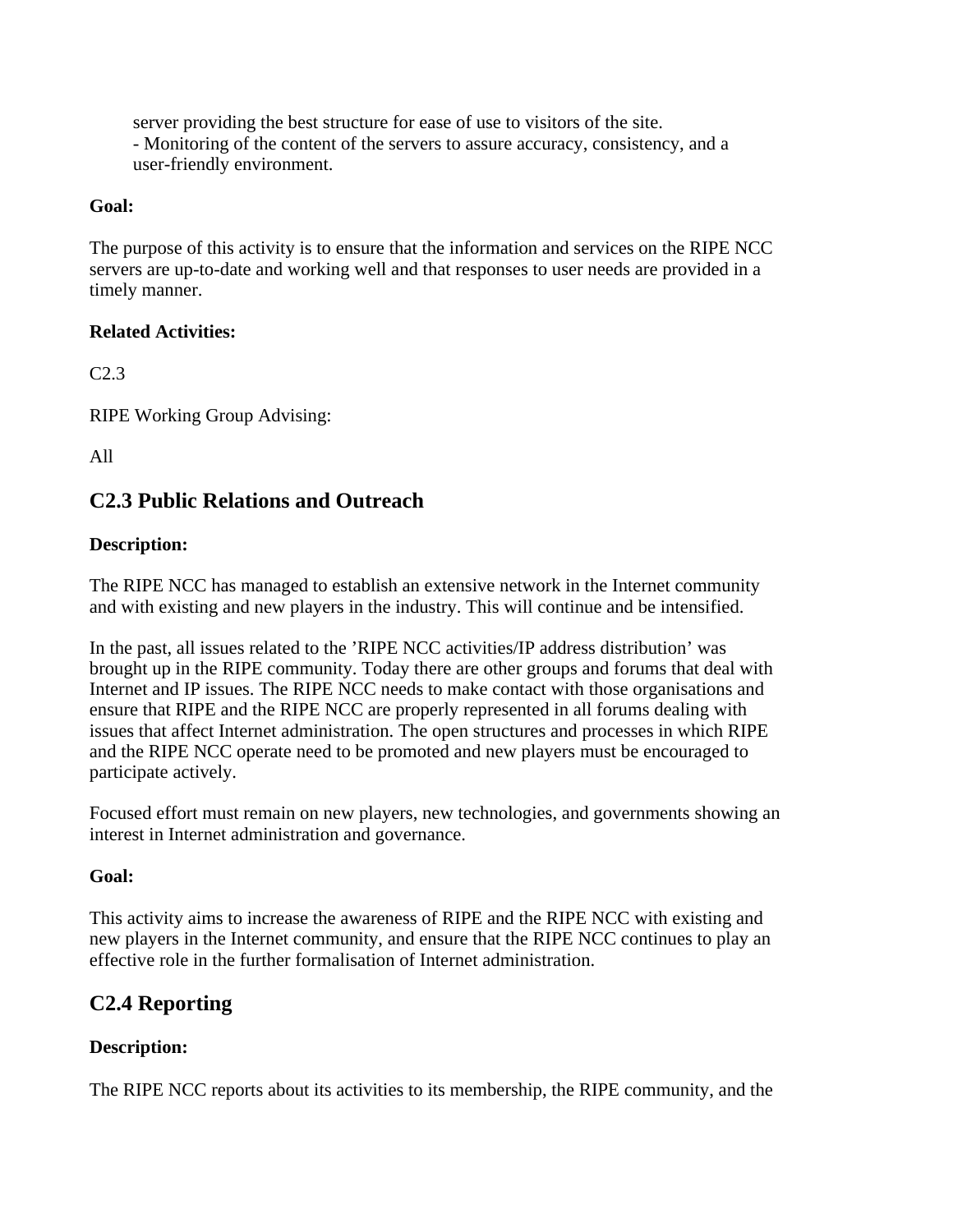general public both on the network and at RIPE Meetings. The RIPE NCC publishes an Annual Report, including financial statements, for distribution to its membership, suppliers, the mass media, and interested members of the public. The Annual Report also serves as a general Public Relations document. Continuous efforts are made in developing the website to provide up-to-date and informative documentation essential to the RIPE NCC membership.

## **Goal:**

This activity provides the RIPE NCC membership and other interested parties with open, detailed information about the ongoing RIPE NCC activities and its position in the Internet community.

### **Related Activities:**

C2.3, C4

# **C3 DNS Co-ordination**

## **Description:**

The RIPE NCC does not provide domain name registration services. It does, however, provide DNS co-ordination and support activities as well as registration of reverse address mapping domain registrations, currently within the in-addr.arpa and ip6.int domains.

# **C3.1 European Root Name Servers**

## **Description:**

The RIPE NCC supports the operation of the root name servers located in the RIPE NCC service region. In particular, it operates the server currently located at the LINX in London (k.root-servers.net).

Goal:

Those few DNS name servers serving the "." (root) zone are critical elements of the Internet infrastructure that should be operated in a neutral and professional way. The **goal** of this activity is to ensure that this happens.

RIPE Working Group Advising:

RIPE DNS WG

## **C3.2 Secondary DNS Service**

**Description:**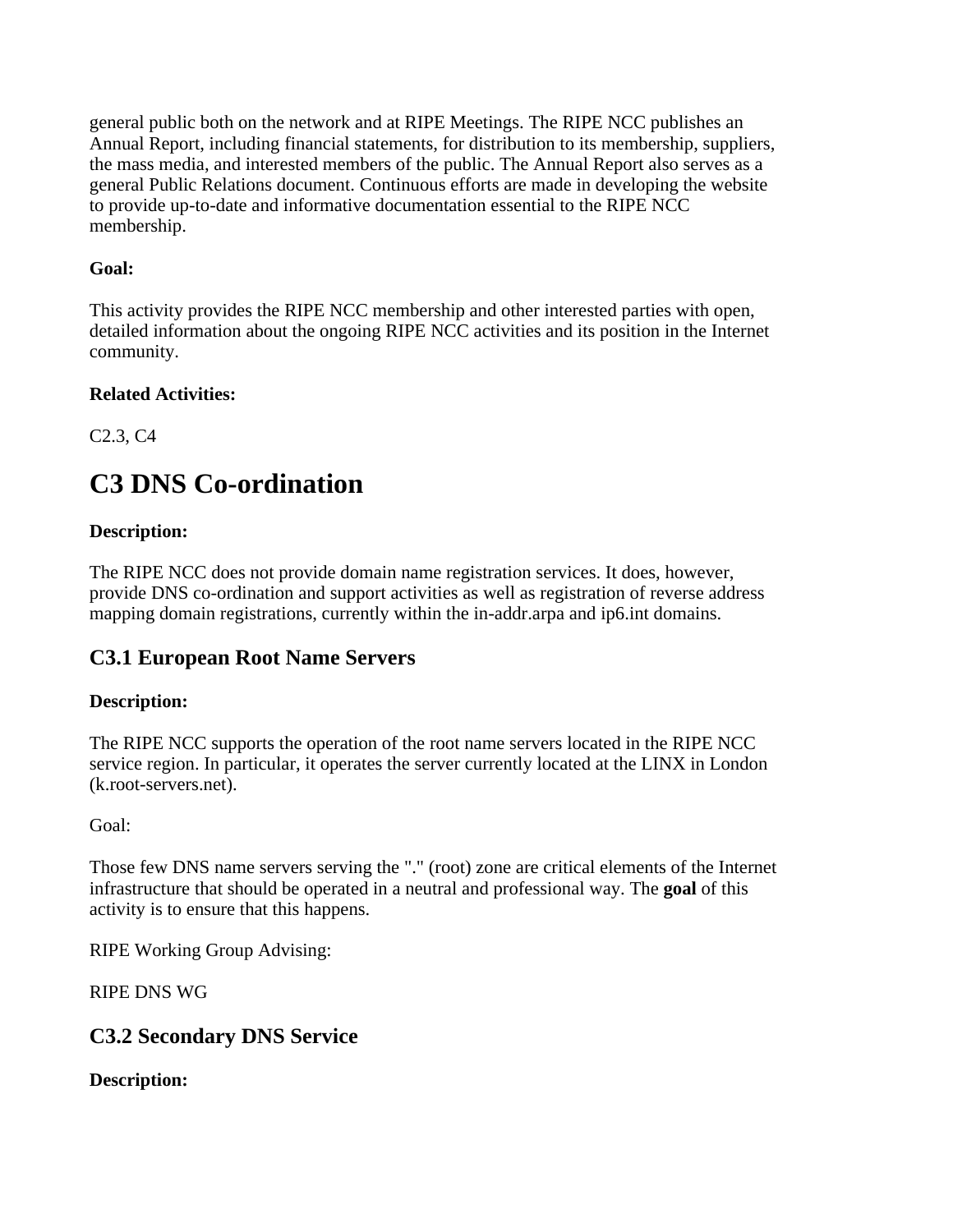The RIPE NCC provides secondary name service and limited support to those country TLD administrators that wish to use it. The RIPE NCC assists ICANN in the administration of those TLDs as described in RFC1591.

Goal:

Internet users depend on DNS name servers serving the zones of two- letter ISO3166 country code top-level domains. Name service for these zones should be reliable. New countries should be supported to establish their country code TLDs. Reverse zones are served in a secondary capacity to assist in ensuring the reliability of reverse lookups.

RIPE Working Group Advising:

RIPE DNS WG

# **C3.3 DNS Hostcount**

## **Description:**

The RIPE NCC provides monthly statistics on the number of hosts connected to the Internet in the RIPE NCC service region. The statistics are gathered in collaboration with numerous organisations doing local counts per country.

Goal:

The goal of this activity is to collect and publish uniform time series data about the growth of the Internet in the RIPE NCC service region. This is a continuation of data collection on Internet growth started in October 1990. The information and statistics are used extensively by LIRs and organisations operating in the RIPE NCC service region and beyond.

RIPE Working Group Advising:

## RIPE DNS WG

# **C4 RIPE Meetings**

### **Description:**

The RIPE NCC provides administrative and technical support for the RIPE Meetings. These RIPE Meetings take place three times a year and are open to the public. Actual costs regarding venue, equipment hire, etc., are recouped by charging an attendance fee, as well as through corporate sponsorship.

### **Goal:**

To provide support for an infrastructure whereby the RIPE Meetings can be held. Guidance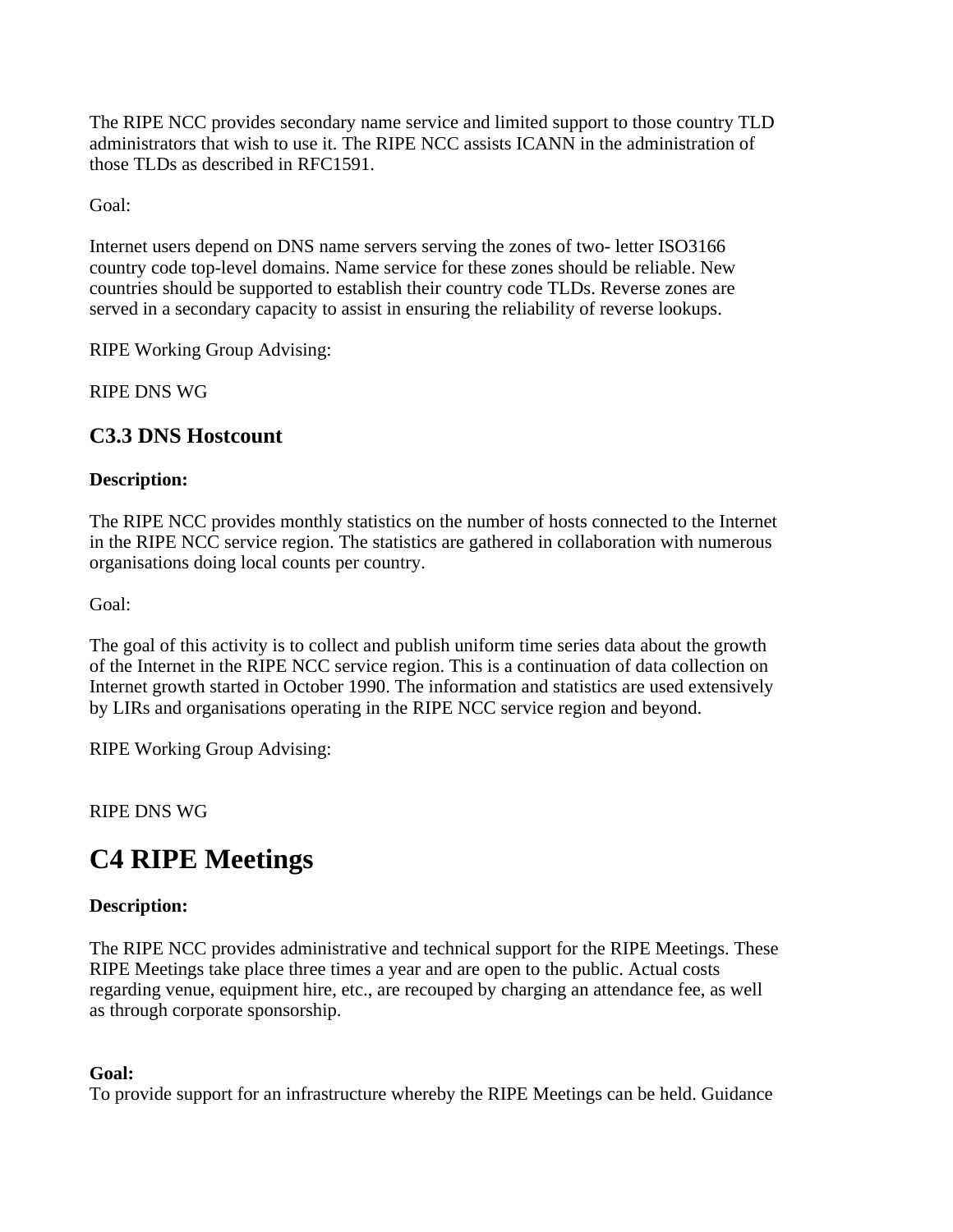and advice from the RIPE Working Groups and membership is invaluable to the RIPE NCC in supporting its effective role in further formalising Internet administration. RIPE also plays an influential role in defining the annual activity plan and these meetings are therefore essential to the stable operations of the RIPE NCC.

# **N - New Activities**

This area represents those activities that are either unforeseen or cannot be fully specified at the time of writing. By nature, new activities are hard to specify in detail and priorities can change quickly. Activities may be dropped or added as necessary. The activity descriptions below are therefore more of a subjective statement of direction rather than a fixed plan of action. In particular, some of the ideas below have not yet been fully discussed in the relevant RIPE working groups.

# **N1 Routing Information Service (RIS)**

The goal of the Routing Information Service is to collect BGP routing information at several major exchange points in near real time, and store it in a database. An interface similar to a "looking glass" then provides both multiple views and information about specific times in the past. This is very useful to ISP operations because operators do not have to search for specific "looking glasses" covering their area of interest. Additionally, they can query the specific time of a problem rather than having access to just the present state of routing information. The database is also useful for the RIPE NCC itself as it allows Hostmasters to determine how prefixes and autonomous systems have been used on the Internet over an extended period.

To collect the information, six so-called Remote Route Collectors (RRCs) have been installed in the RIPE area. Early in 2002, two additional RRCs will be installed elsewhere in the world. After that, the RIPE NCC plans to evaluate the view of the Internet available to the RIS and, if necessary, install other RRCs to get a more comprehensive picture of BGP routing information. Peering sessions will continue to be established with interested ISPs.

User access to the collected data will be improved by adding additional queries to the database. Also, a daily report with graphs showing the development of key parameters in BGP routing will be added to the RIS.

Finally, the RIPE NCC will put more effort into communication with present and future users of the RIS to better understand their needs for new features based on the RIS data. Training materials showing how to use the RIS in day-to-day operations will be developed.

RIPE Working Group Advising:

RIPE Routing WG

# **N2 Deployment of Internet Security Infrastructure (DISI)**

**Description:**